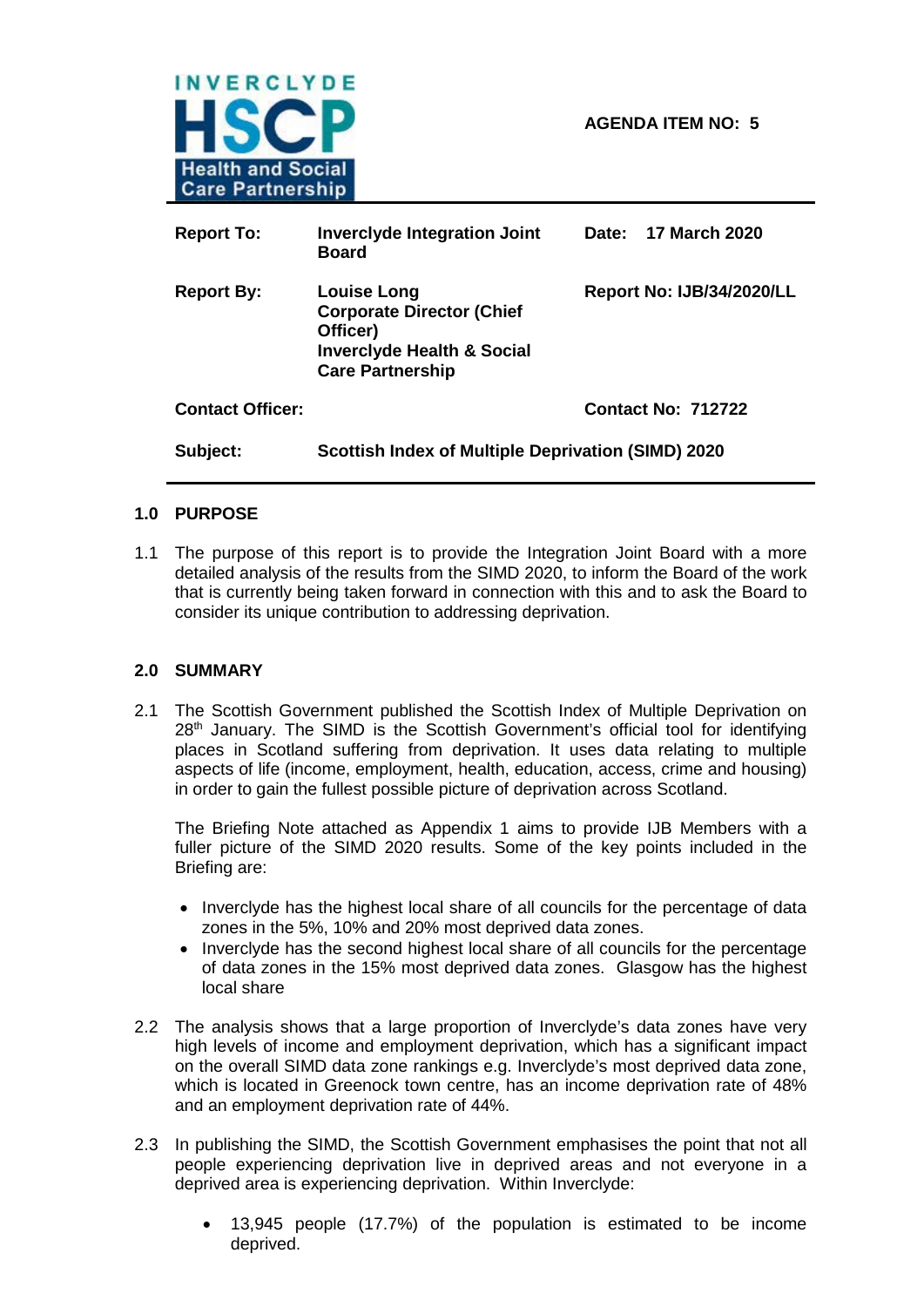- Of this 13,945 income deprived population, 10,143 live in the 20% most deprived data zones, therefore 3,802 income deprived people live outwith the 20% most deprived data zones.
- 7,126 people (14.3%) of the population is estimated to be employment deprived.
- Of the 7,126 employment deprived population, 4,994 live in the 20% most deprived data zones, therefore 2,132 employment deprived people live outwith the 20% most deprived data zones.
- 2.4 In addition to the Briefing Note attached as Appendix 1, an analysis of movement between deciles has been carried out. This shows that between 2016 and 2020:
	- 24 data zones moved into a more deprived decile;
	- 14 data zones moved into a less deprived decile, this includes 5 data zones that lie within the 20% least deprived data zones that improved in ranking;

There was already a significant gap between the more affluent areas and those experiencing high levels of poverty and deprivation in Inverclyde and the latest SIMD data would suggest that this gap has widened further.

- 2.5 To establish a better understanding of the prevalent issues within Inverclyde's most deprived areas, a data group has been established by the Corporate Director of Education, Communities and Organisational Development with representation from Health and Social Care Partnership.
- 2.6 This group has been tasked with a 'deep dive' into the data for the top 5 most deprived data zones in Inverclyde and also the 5 data zones that have a ranking which places them towards the bottom of the 20% most deprived data zones in Inverclyde. The rationale for this is to look in more detail at our most deprived communities and also those that sit just within the threshold of the most deprived 20%. An initial data profile for each of these 10 data zones has been compiled and the profile for Inverclyde's most deprived data zone is attached as appendix 2.
- 2.7 Tackling inequality is one of the three key priorities which underpin all the work of the Inverclyde Alliance. There are major challenges to be overcome in relation in reducing poverty and deprivation, delivering area renewal, increasing employment opportunities, improving health and reducing health inequalities. It is not possible for one organisation to deliver this on its own and to successfully deliver positive change, stronger, more targeted collaborative working is required. The SIMD 2020 will be discussed at the Alliance Board meeting on 16<sup>th</sup> March 2020. The outcome of these discussions will be brought back to the Integration Joint Board for further consideration.
- 2.8 Data analysis of the SIMD continues to be ongoing and will inform the approach that will be taken by the Inverclyde Council, Health and Social Care Partnership and the Inverclyde Alliance's to tackling poverty and deprivation locally.
- 2.9 The Integration Joint Board is asked to be an active partner with the Alliance Board to support the allocations of funding to address poverty and deprivation.

### **3.0 RECOMMENDATIONS**

- 3.1 It is recommended that the Integration Joint Board:
	- Notes the analysis that has been carried out on the SIMD 2020 and that this work continues to be ongoing through the SIMD data group;
	- Agrees to support the Alliance Board to create a multi-agency plan.
	- Agrees to an annual report being submitted to the IJB on the outcomes and to a joint session between the IJB and the Alliance Board in 2021.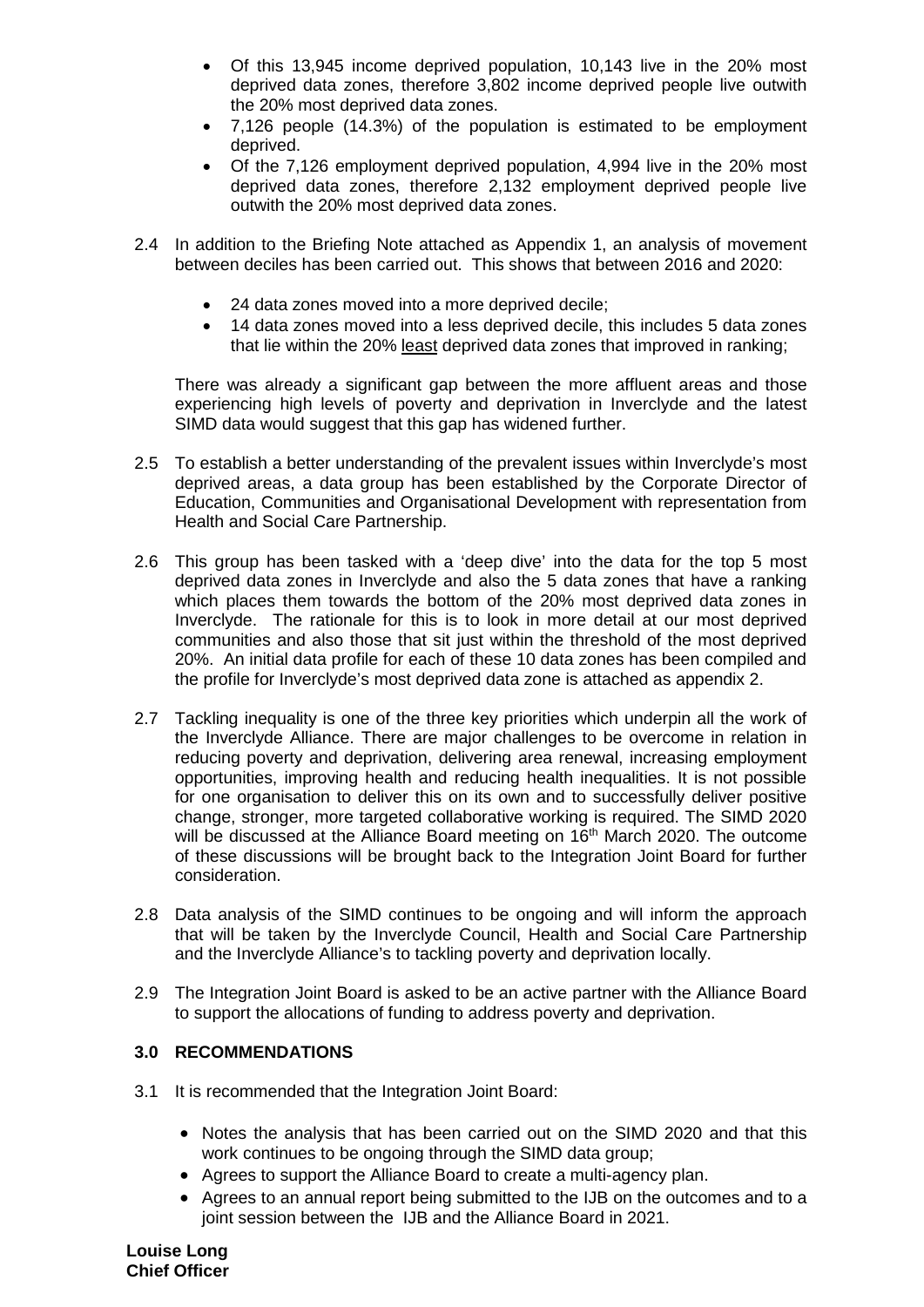#### **4.0 BACKGROUND**

- 4.1 The Scottish Government published the Scottish Index of Multiple Deprivation on 28 January 2020. The SIMD is the Scottish Government's official tool for identifying places in Scotland suffering from deprivation. Previous SIMD statistics have been published in 2016, 2012, 2009, 2006 and 2004.
- 4.2 SIMD 2020 is calculated using 2011 data zone boundaries. These data zones are based on the 2011 Census and were introduced in November 2014. 2011 boundaries differ from 2001 data zones which were used in previous SIMD editions. This means that whilst comparison can be made between SIMD 2016 and 2020, the data cannot be directly compared with previous editions of the SIMD.
- 4.3 The SIMD is based on small areas known as data zones. Each data zone has on average between 700 and 800 people living in it. As data zones are populationbased they can vary hugely in size. Scotland has been divided into 6,976 data zones and Inverclyde consists of 114 of these.
- 4.4 The SIMD 2020 uses data relating to multiple aspects of life in order to gain the fullest possible picture of deprivation across Scotland. Seven different domains are used, covering income, education, employment, health, housing, access to services and crime. The use of data for such small areas helps to identify 'pockets' of deprivation or multiple deprivation that may be missed in analyses based on larger areas such as council wards or local authorities. The data can be used to target policies and resources at the places with greatest need.

#### **5.0 SIMD 2020 – Additional analysis**

- 5.1 More detailed analysis is now provided in the Briefing Note that is attached in Appendix 1. Some of the key points included in the Briefing are:
	- Inverclyde has the highest local share of all councils for the percentage of data zones in the 5%, 10% and 20% most deprived data zones.
	- Inverclyde has the second highest local share of all councils for the percentage of data zones in the 15% most deprived data zones. Glasgow has the highest local share.

A large proportion of Inverclyde data zones have very high levels of income and employment deprivation, which has a significant impact on our overall SIMD rankings. Inverclyde's most deprived data zone for example, which is located in Greenock town centre has an income deprivation rate of 48% and an employment deprivation rate of 44%.

- 5.2 It is important to remember that the SIMD identifies multiply deprived *areas* not individuals, so not everyone living in a deprived area is individually deprived, and not all deprived individuals live in multiply deprived areas. The SIMD national report states that around two out of three people on low income do not live in deprived areas and around one in three people living in a deprived area is on a low income.
- 5.3 Alongside the SIMD ranking data, the Scottish Government publishes individual domain data which allows you to calculate the number of people that are considered to be income or employment deprived.
	- 13,945 people or 17.7% of Inverclyde's population is estimated to be income deprived. This is up from 16.8% in 2016.
	- Of this 13,945 income deprived population, 10,143 live in the 20% most deprived data zones, which means that 3,802 income deprived people do not reside in the 20% most deprived data zones.
	- 7,126 people or 14.3% of Inverclyde's population is estimated to be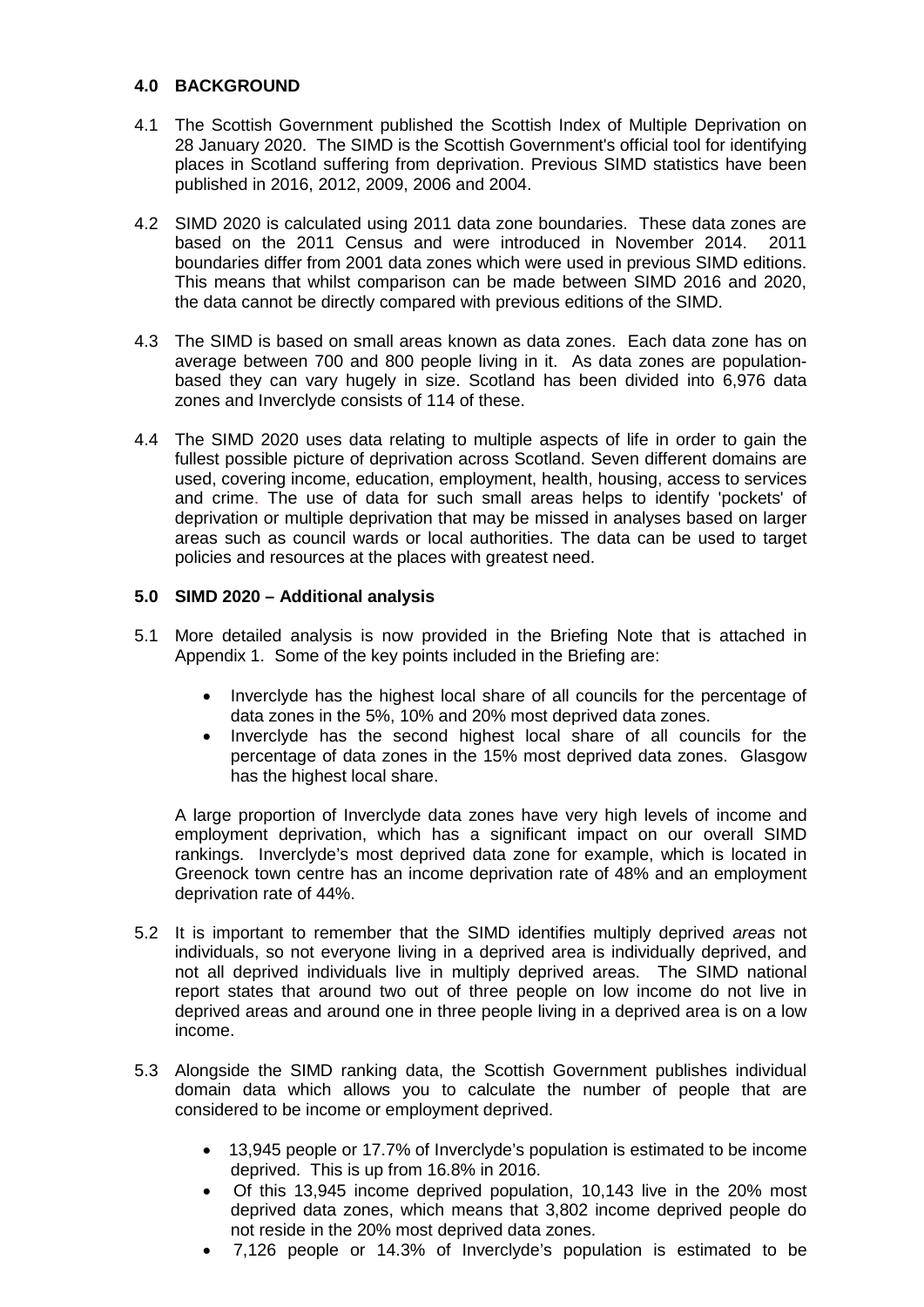employment deprived. This is down from 15.3% from 2016.

- Of the 7,126 employment deprived population, 4,994 live in the 20% most deprived data zones, which means that 2,132 employment deprived people do not reside in the 20% most deprived data zones.
- 5.4 In addition to the Briefing Note attached as Appendix 1, an analysis of movement between deciles has been carried out. This shows that:
	- 24 data zones moved into a more deprived decile;
	- 14 data zones moved into a less deprived decile, this includes 5 data zones that lie within the 20% least deprived data zones that improved in ranking; and
	- One data zone that lies within the intermediate geography of Inverkip and Wemyss Bay improved by 2 deciles, moving from decile 7 to 9.

There was already a significant gap between the more affluent areas and those experiencing high levels of poverty and deprivation in Inverclyde and the latest SIMD data would suggest that this gap has widened further.

- 5.5 To establish a better understanding of the prevalent issues within Inverclyde's most deprived areas, a data group has been established by the Corporate Director of Education, Communities and Organisational Development. The group comprises officers from the HSCP, Inverclyde Council and partners.
- 5.6 This group has been tasked with a 'deep dive' into the data for the top 5 most deprived data zones in Inverclyde and also the 5 data zones that have a ranking which places them towards the bottom of the 20% most deprived data zones in Inverclyde. The rationale for this is to look in more detail at our most deprived communities and also those that sit just within the threshold of the most deprived 20%. An initial data profile for each of these 10 data zones has been compiled and the profile for Inverclyde's most deprived data zone is attached as appendix 2.
- 5.7 Tackling inequalities is Big Action 1 within the IJB 5 year Strategic Plan, however almost all the activity within Inverclyde IJB plan is impacted by deprivation and inequalities. The Child Poverty Plan presented on 24<sup>th</sup> June 2019 to the IJB, members were keen to explore if financial support from the IJB be allocated. Addressing deprivation will require a whole system response and is therefore best placed within the Alliance Board, however it is proposed that Inverclyde IJB provides some financial support from an unallocated finance in 2020/21 budget.
- 5.8 Tackling inequality is one of the three key priorities which underpin all the work of the Inverclyde Alliance. There are major challenges to be overcome in relation to reducing poverty and deprivation, delivering area renewal, increasing employment opportunities, improving health and reducing health inequalities. To be successful, this will need to be delivered through stronger, more targeted collaborative working and a full discussion on the SIMD and its results took place at the Alliance Board meeting on 16 March 2020. The IJB is being asked to commit funding and support multi-agency approach through the Alliance Board to address deprivation. It is likely to be universal initiatives across Inverclyde to support families as well as specific work within localities. The locality planning group with the highest levels of SIMD zones will be involved in agreeing priorities within their area. There will be a report to the IJB in March 2021 on the outcomes achieved by the £250,000 contribution to the Alliance Board to address deprivation.

### **6.0 IMPLICATIONS**

#### **FINANCE**

6.1 IJB supports additional finance to the Alliance Board to address issues of deprivation.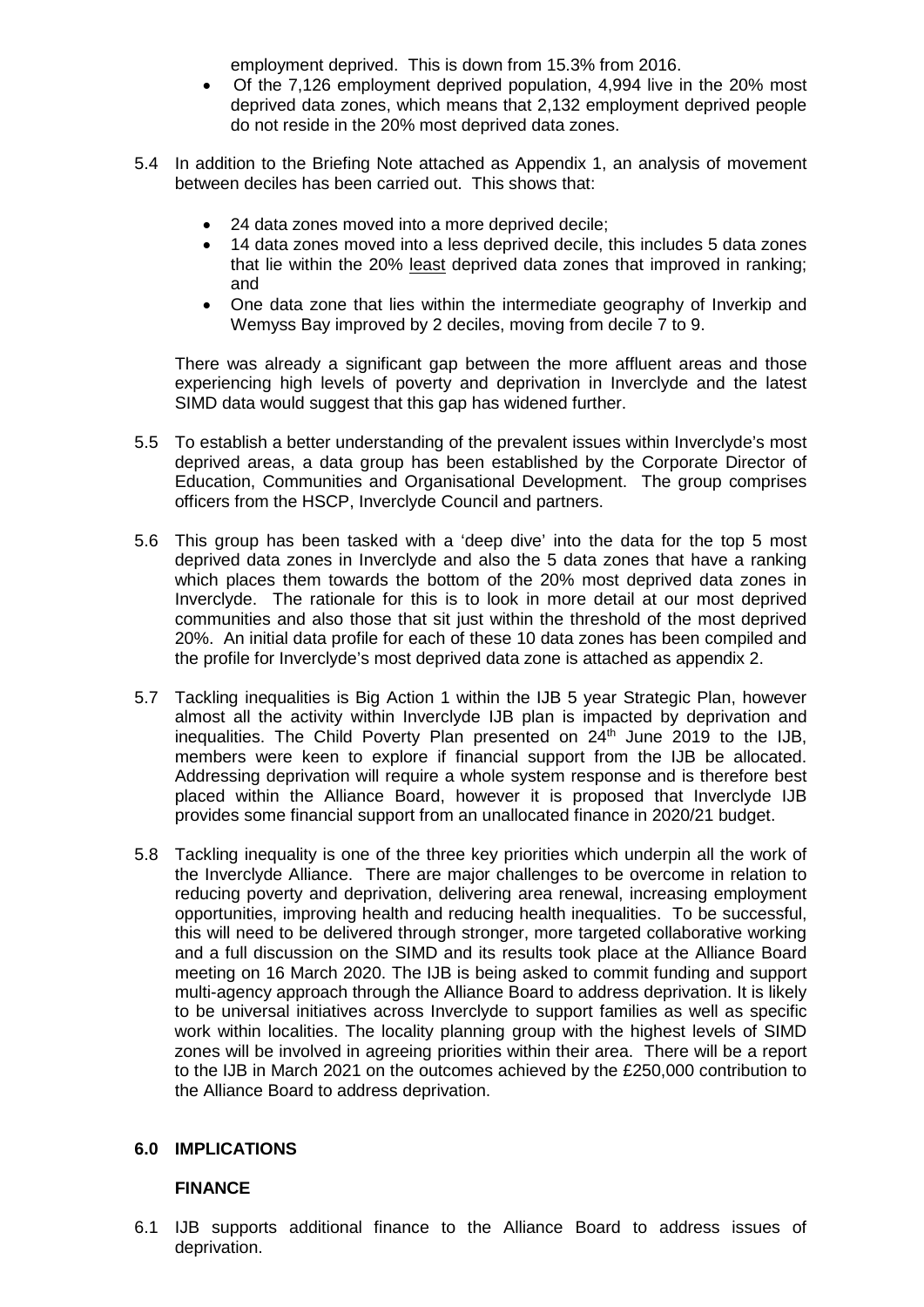| <b>Cost Centre</b> | <b>Budget</b><br><b>Heading</b> | <b>Budget</b><br>Years | <b>Proposed</b><br><b>Spend this</b><br>Report<br>£000 | <b>Virement From</b> | Other<br><b>Comments</b> |
|--------------------|---------------------------------|------------------------|--------------------------------------------------------|----------------------|--------------------------|
| New monies         |                                 |                        | 250,000                                                |                      |                          |

Annually Recurring Costs / (Savings)

| <b>Cost Centre</b> | Budget<br>Heading | With<br><b>Effect</b><br>from | <b>Annual Net</b><br>Impact<br>£000 | <b>Virement</b><br><b>From</b> | <b>Other Comments</b> |
|--------------------|-------------------|-------------------------------|-------------------------------------|--------------------------------|-----------------------|
| N/A                |                   |                               |                                     |                                |                       |

#### **LEGAL**

6.2 There are no specific legal implications arising from this report.

#### **HUMAN RESOURCES**

6.3 There are no specific human resources implications arising from this report.

#### **EQUALITIES**

6.4 Has an Equality Impact Assessment been carried out?

| YFS                                                           |
|---------------------------------------------------------------|
| NO – This report does not introduce a new policy, function or |
| strategy or recommend a change to an existing policy,         |
| function or strategy. Therefore, no Equality Impact           |
| Assessment is required.                                       |

#### 6.4.2 How does this report address our Equality Outcomes?

| <b>Equalities Outcome</b>                              | <b>Implications</b>      |
|--------------------------------------------------------|--------------------------|
| People, including individuals from the above           | Positive impact          |
| protected characteristic groups, can access HSCP       | developing a multi       |
| services.                                              | agency plan to address   |
|                                                        | deprivation              |
| Discrimination faced by people covered by the          | Positive impact on       |
| protected characteristics across HSCP services is      | protected characteristic |
| reduced if not eliminated.                             | groups                   |
| People with protected characteristics feel safe within | None                     |
| their communities.                                     |                          |
| People with protected characteristics feel included in | Spend and plan link to   |
| the planning and developing of services.               | localities.              |
| HSCP staff understand the needs of people with         | None                     |
| different protected characteristic and promote         |                          |
| diversity in the work that they do.                    |                          |
| Opportunities to support Learning Disability service   | None                     |
| users experiencing gender based violence are           |                          |
| maximised.                                             |                          |
| Positive attitudes towards the resettled refugee       | Positive impact by       |
| community in Inverclyde are promoted.                  | working with localities  |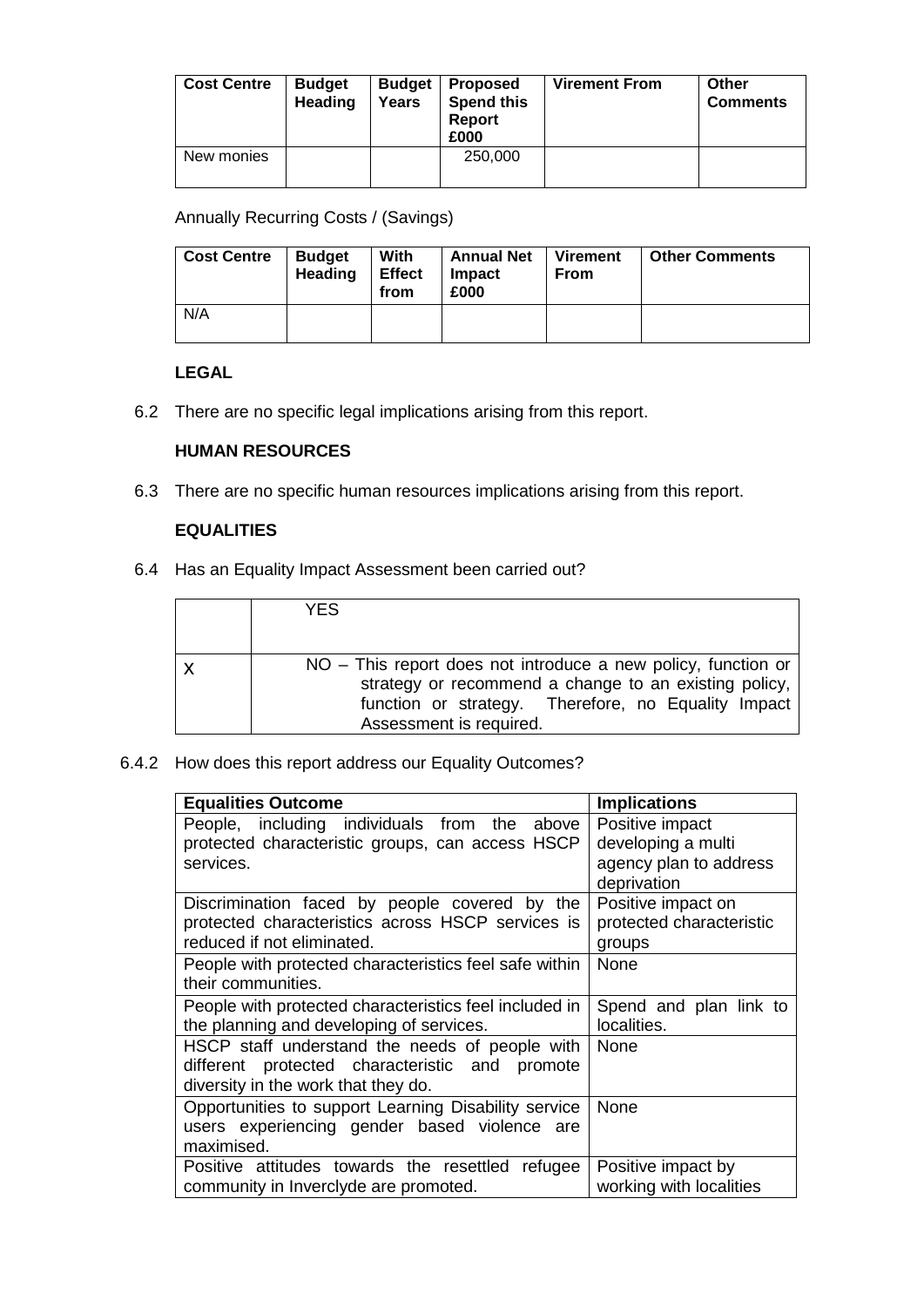### **CLINICAL OR CARE GOVERNANCE IMPLICATIONS**

6.5 There are clinical or care governance implications arising from this report.

### 6.6 **NATIONAL WELLBEING OUTCOMES**

How does this report support delivery of the National Wellbeing Outcomes?

| <b>National Wellbeing Outcome</b>                                                           | <b>Implications</b>                           |
|---------------------------------------------------------------------------------------------|-----------------------------------------------|
| People are able to look after and improve their own                                         | Positive impact on health                     |
| health and wellbeing and live in good health for                                            | & address health                              |
| longer.                                                                                     | inequalities                                  |
| People, including those with disabilities or long term                                      | Positive impact on wider                      |
| conditions or who are frail are able to live, as far as                                     | deprivation                                   |
| reasonably practicable, independently and at home                                           |                                               |
| or in a homely setting in their community<br>People who use health and social care services | Positive impact on                            |
| have positive experiences of those services, and                                            | equality of access                            |
| have their dignity respected.                                                               |                                               |
| Health and social care services are centred on                                              | None                                          |
| helping to maintain or improve the quality of life of                                       |                                               |
| people who use those services.                                                              |                                               |
| Health and social care services contribute to                                               | Addressing deprivation                        |
| reducing health inequalities.                                                               | will have positive impact                     |
|                                                                                             | on access                                     |
| People who provide unpaid care are supported to                                             | None                                          |
| look after their own health and wellbeing, including                                        |                                               |
| reducing any negative impact of their caring role                                           |                                               |
| on their own health and wellbeing.                                                          |                                               |
| People using health and social care services are                                            | None                                          |
| safe from harm.                                                                             |                                               |
| People who work in health and social care services                                          | Staff will be encouraged                      |
| feel engaged with the work they do and are                                                  | to raise opinions and                         |
| supported to continuously improve the information,                                          | views on how plan to                          |
| support, care and treatment they provide.                                                   | address deprivation can                       |
|                                                                                             | be developed                                  |
| Resources are used effectively in the provision of                                          | Resource used across<br>Alliance to support a |
| health and social care services.                                                            | whole system change                           |

### **7.0 DIRECTIONS**

<sup>7.1</sup>

|                                            | Direction to:                              |  |
|--------------------------------------------|--------------------------------------------|--|
| <b>Direction</b>                           | <b>Required</b>   1. No Direction Required |  |
| to Council, Health<br><b>Board or Both</b> | 2. Inverclyde Council                      |  |
|                                            | 3. NHS Greater Glasgow & Clyde (GG&C)      |  |
|                                            | 4. Inverclyde Council and NHS GG&C         |  |

### **8.0 CONSULTATION**

8.1 The report has been prepared by the Chief Officer of Inverclyde Health and Social Care Partnership (HSCP) after due consideration with relevant senior officers in the HSCP.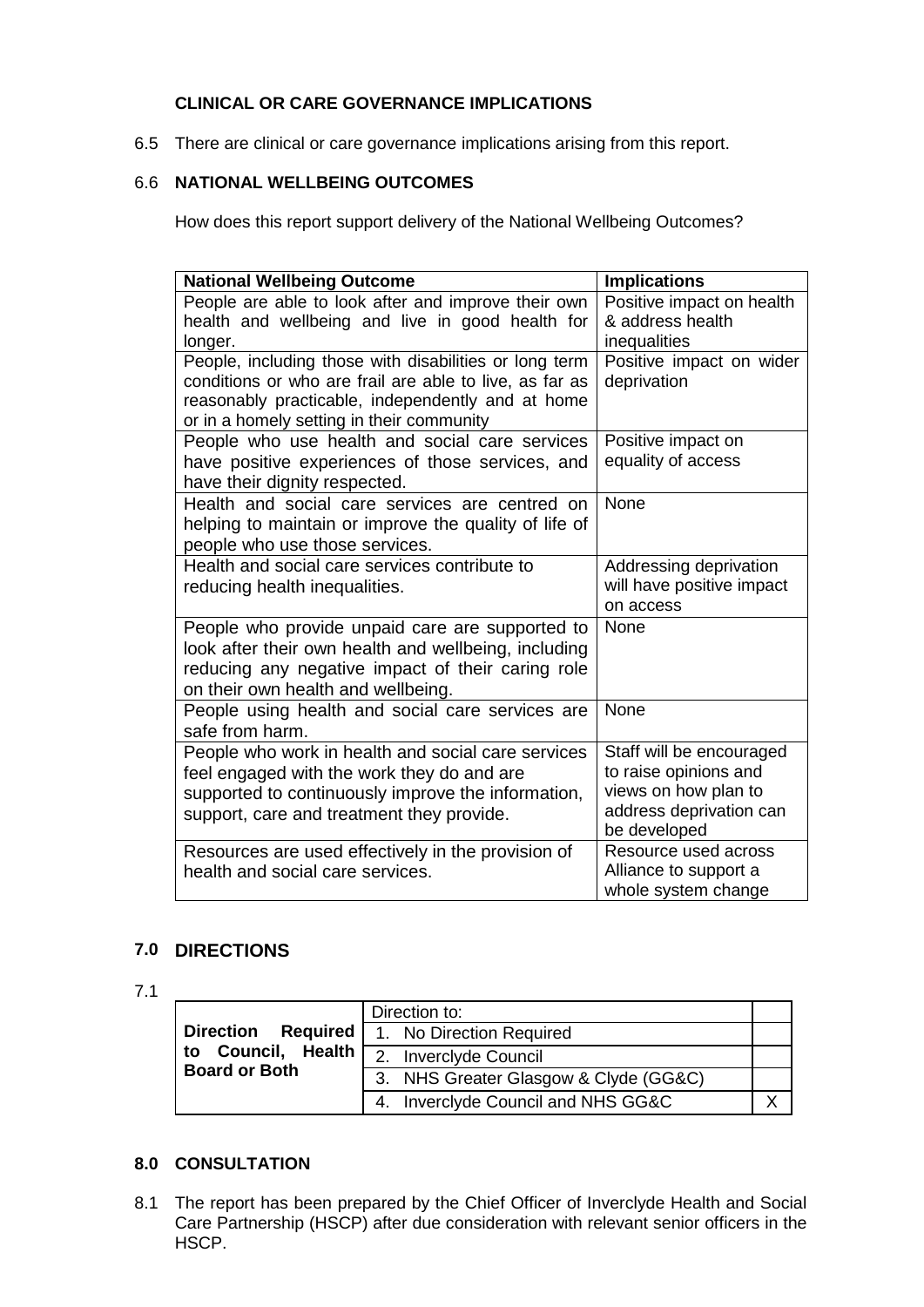## **9.0 BACKGROUND PAPERS**

9.1 Appendix 1 SMID Briefing note.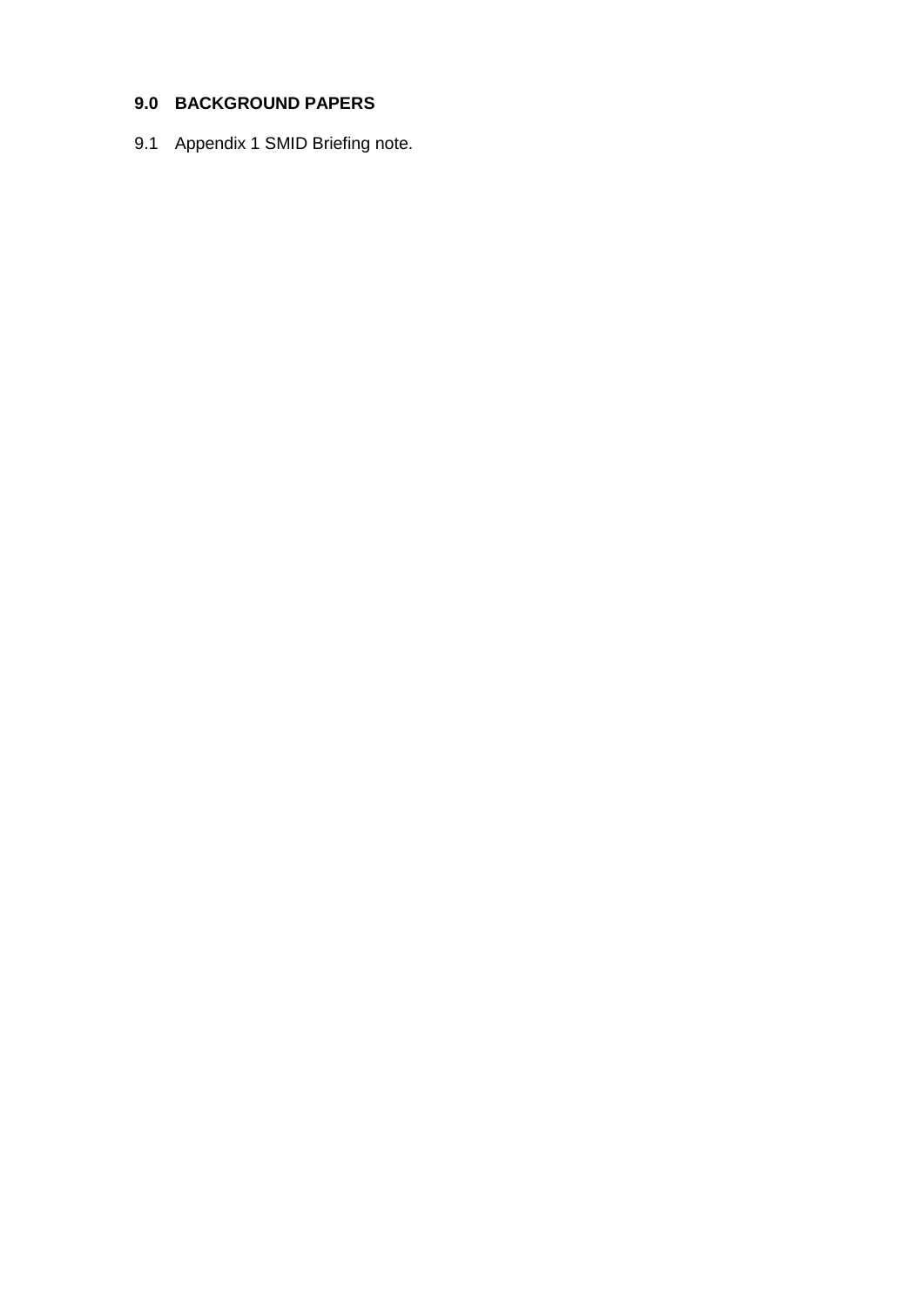# **Scottish Index of Multiple Deprivation 2020 Briefing Note Key points for the Inverclyde area**

This briefing note aims to summarise the key components of the Scottish Index of Multiple Deprivation (SIMD) published on 28 January 2020, with a particular focus on the results for Inverclyde at the local level and the changes that have taken place since SIMD 2016.

### **Key points:**

- 51 (44.7%) of Inverclyde's data zones are in the 20% most deprived in Scotland, this is the highest local share in Scotland
- Inverclyde has the second highest local share of data zones in the 15% most deprived in Scotland. The council with the highest local share is Glasgow.
- 22 (19.3%) of Inverclyde's data zones are in the 5% most deprived in Scotland, this is the highest local share in Scotland.
- There has been a trend in data zones moving into the 5% and 10% most deprived in Scotland that previously in the 10-20% most deprived category.
- Most of the deprived data zones are within Greenock and Port Glasgow.
- Across Inverclyde 13,945 people are income deprived. This is 17.7% of the population and higher than the Scottish average of 12%. Of this number, 10,143 live in the 20% most deprived data zones, which means that 3,802 income deprived people do not reside in the 20% most deprived data zones.
- There are 7,126 people in Inverclyde that are employment deprived. This is 14.3% of the population and is higher than the Scottish average of 9%. There has been a small reduction in employment deprivation (1%) between 2016 and 2020. Of this number, 4,994 live in the 20% most deprived data zones, which means that 2,132 employment deprived people do not reside in the 20% most deprived data zones.
- Between 2016 and 2020
	- the number of data zones in the income domain in the 20% most deprived increased by 6, from 47 to 53.
	- the number of data zones in employment domain in the 20% most deprived increased by 2, from 52 to 54.
	- the number of data zones in heath domain in the 20% most deprived increased by 3, from 50 to 47.
	- the number of data zones in education domain in the 20% most deprived increased by 6 from 36 to 42.
	- the number of data zones in geographic access domain in the 20% most deprived increased by 2, from 16 to 18.
	- the number of data zones in the housing domain in the 20% most deprived remained at 42.
	- the number of data zones in the crime domain in the 20% most decreased by 8 from 32 to 24.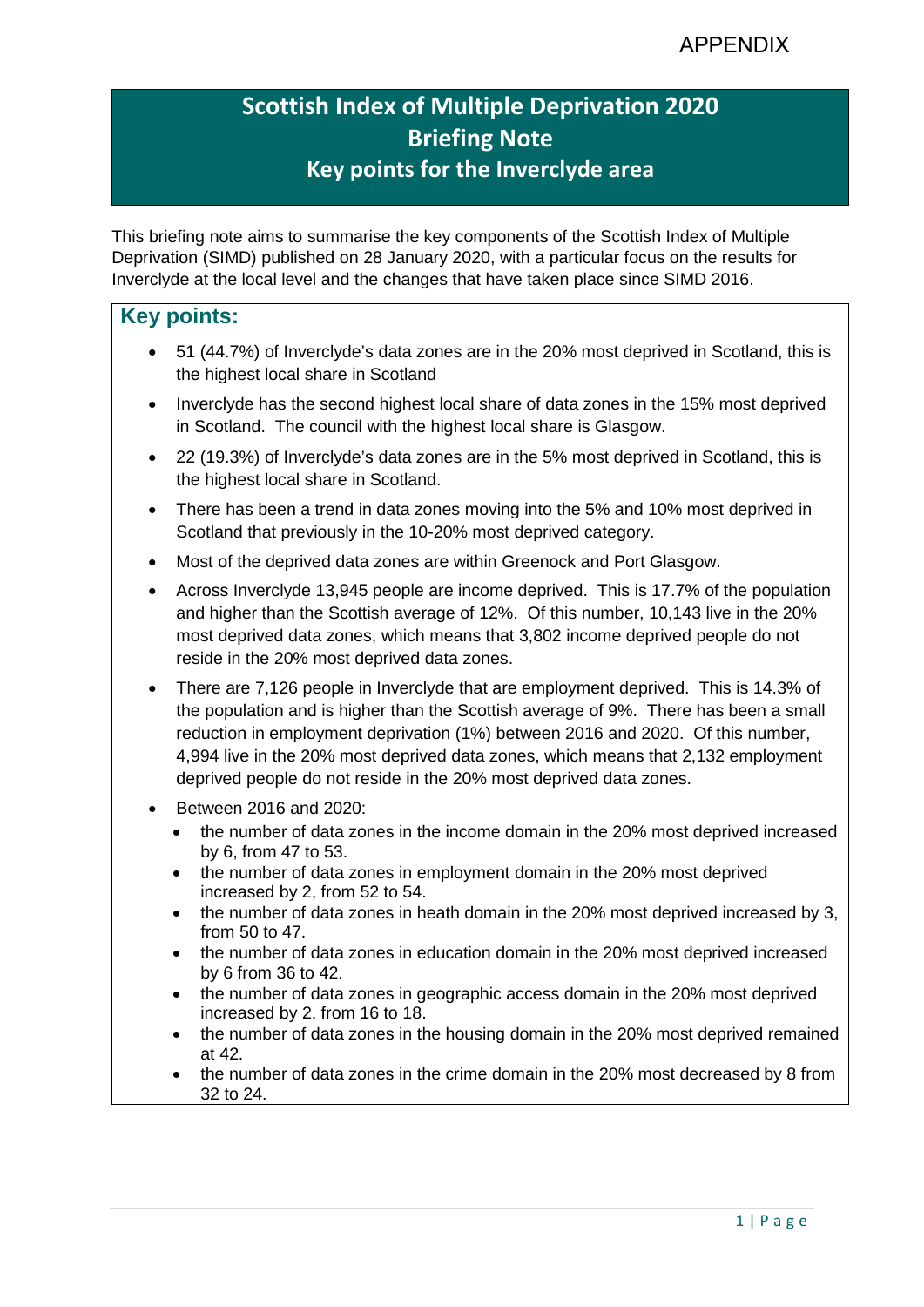# **SIMD 2020**

### Background and purpose of the SIMD

The Scottish Index of Multiple Deprivation is a relative measure of deprivation across 6,979 small areas in Scotland, known as data zones. Focusing on small areas shows the different issues there are in each neighbourhood. This could be poor housing conditions, a lack of skills or good education or poor public transport.

Previous SIMDs were published in 2004, 2006, 2009, 2012 and 2016, however changes to methodology and the data zone geographies, which resulted in an increase in the number of data zones in 2016 means it is not possible to directly compare results prior to 2016, although it is possible to drawn some broad conclusions on the changes in relative levels of deprivation.

If an area is identified as 'deprived' this can relate to people having a low income but it can also mean fewer opportunities or resources, for example in health and education.

#### *Limitations of the SIMD*

The limitations of the SIMD should always be remembered when considering the data:

- You cannot pinpoint how much more deprived one area is from another, as the difference between ranks can be tiny or large. It is therefore not possible to say the one data zone ranked 50 is twice as deprived as another data zone ranked 100.
- The SIMD is a relative ranking of all data zones in Scotland and as some improve and move in ranking, others will move up to take their place.
- The SIMD identifies multiply deprived *areas* not individuals, so not everyone living in a deprived area is individually deprived, and not all deprived individuals live in multiply deprived areas.

#### **How the SIMD rankings are compiled**

Data is gathered from across multiple aspects of life into 7 domains (income, employment, health, education, access, crime and housing) in order to gain the fullest possible picture of deprivation. More than 30 indicators of deprivation have been grouped together across these 7 domains which are then combined into the one index, to form a rank for each of the 6,979 data zones across Scotland. A rank of 1 is the most deprived and 6,976 is the least deprived.

Each domain has a weighting which contributes to the overall SIMD rank as shown below. **Income** and **employment deprivation** have the highest weighting and therefore have a greater influence on the overall SIMD rank than the other 5 domains.

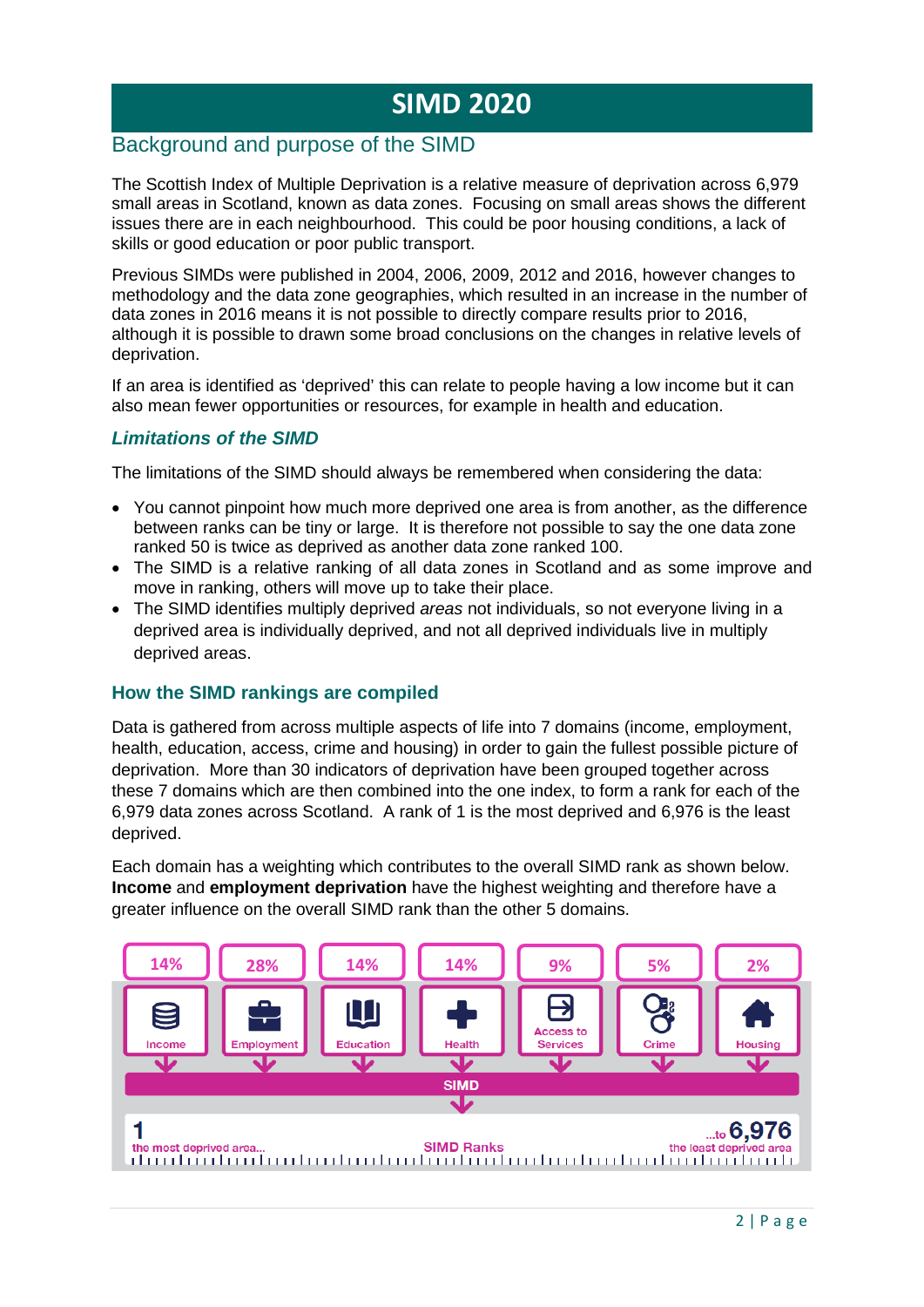The Scottish Government infographic below highlights the important point that not all people experiencing deprivation live in deprived areas and not everyone in a deprived area is experiencing deprivation

SIMD identifies deprived areas - not people.

The box below shows why.



In this example, 'deprived area' means among the 15% most deprived areas in Scotland. We are using people on low income to represent people who are facing multiple deprivation.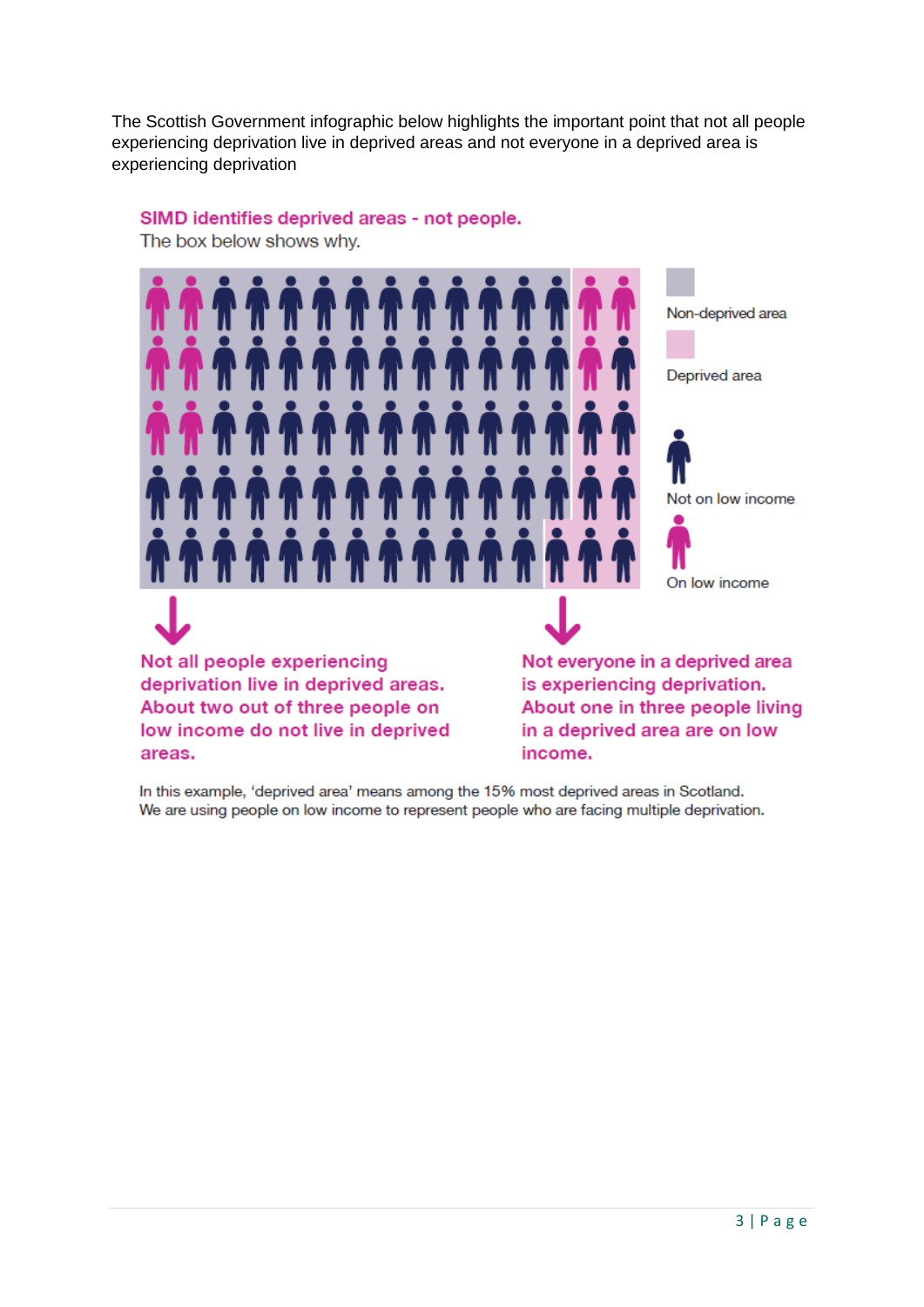# Inverclyde: Key Findings

For the purposes of reporting the data, data zone rankings are most commonly grouped into categories such as vigintile (5% MD), decile (10% MD), quintile (20% MD) and the three most deprived vigintiles (or 15% MD) most deprived data zones.

The chart provides an overview of the changes in the 5%, 10%, 15% and 20% most deprived data zones between SIMD 2016 and SIMD 2020.



*Chart 1 Changes in the local share in the 5,10,15 and 20% most deprived.* 

- The number of data zones in the 5% most deprived has doubled from 6.65% to 19.3%
- The number of data zones in the 10% most deprived increased from 27.2% to 31.6%
- The number of data zones in the 15% most deprived increased 36% to 38.1%
- The number of data zones in the 20% most deprived increased from 44% to 44.7%

There has been an increase in very high levels of deprivation (5% and 10% most deprived) with more data zones moving into these categories in 2020. These data zones previously fell into the 10-20% most deprived group. Overall, the number of data zones in Inverclyde that fall into the category of the 20% most deprived in Scotland increased by 1 between 2016 and 2020.

The map on the next page shows the concentration of data zones in the most deprived 10% and 20% in Inverclyde. The map shows that most of the deprived data zones within Inverclyde are within Greenock and Port Glasgow.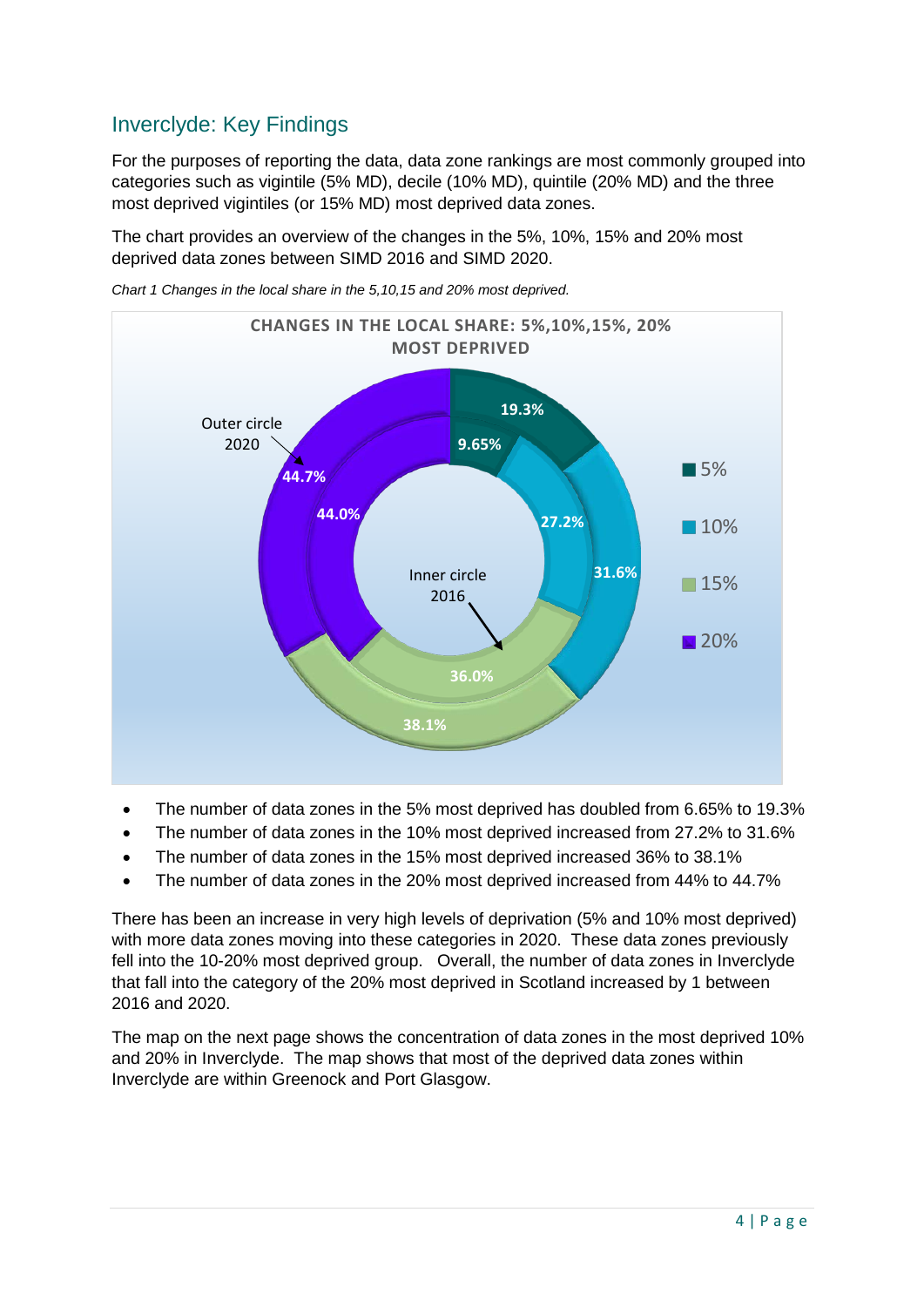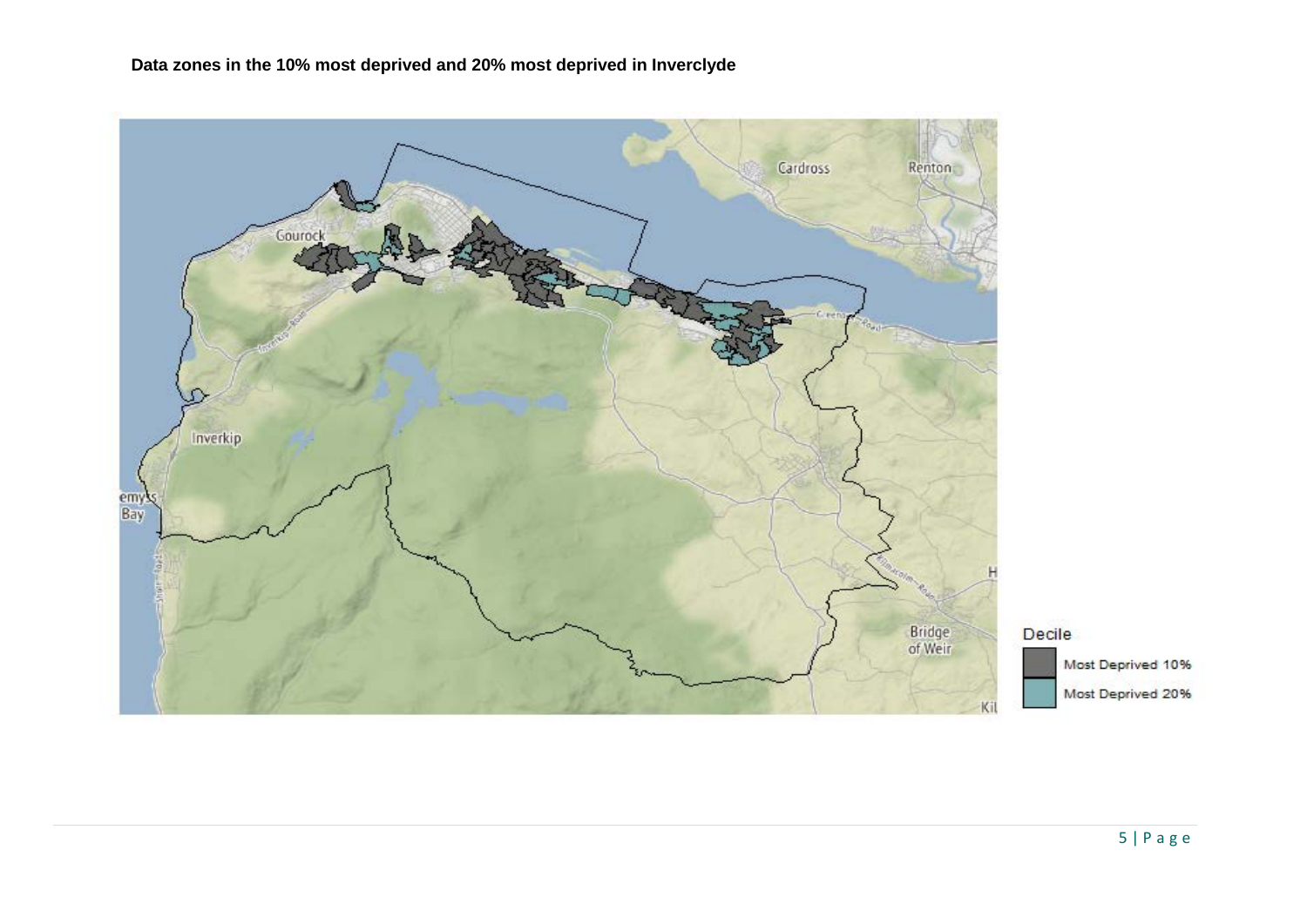The following sections provide more information on the changes within the 5%,10%, 15% and 20% most deprived data zones.

#### *20% most deprived*

Inverclyde comprises of 114 data zones. 51 of these data zones fall into the 20% most deprived in Scotland, i.e. have a ranking between 1 and 1395. This gives Inverclyde a 'local share' rate of 44.7%.

When ranked against other councils in Scotland in terms of our share of local data zones in the 20% most deprived, Inverclyde ranks in first place.

The table below shows the ten councils that have the largest local share of data zones in the 20% most deprived in Scotland.

|                            | <b>Number of data</b><br>zones | <b>Local share of</b><br><b>20% MD</b> |
|----------------------------|--------------------------------|----------------------------------------|
| Inverclyde                 | 51                             | 44.74%                                 |
| Glasgow City               | 331                            | 44.37%                                 |
| North Ayrshire             | 74                             | 39.78%                                 |
| <b>West Dunbartonshire</b> | 48                             | 39.67%                                 |
| Dundee City                | 72                             | 38.30%                                 |
| North Lanarkshire          | 155                            | 34.68%                                 |
| East Ayrshire              | 50                             | 30.67%                                 |
| Clackmannanshire           | 18                             | 25.00%                                 |
| Renfrewshire               | 54                             | 24.00%                                 |
| Fife                       | 88                             | 20.42%                                 |

*Table 1: Scottish councils with the largest local share of data zones in the 20% most deprived*

In 2016 Inverclyde had 50 of its 114 data zones in the 20% most deprived in Scotland which gives a rate of 44%, 0.74% lower than in 2020.

*Table 2: Changes in local share of 20% most deprived between 2016 and 2020* 

|            | Number of<br>data zones<br>2020 | Local share<br>of $20\%$ MD<br>2020 | Number of<br>data zones<br>2016 | <b>Local share</b><br>of $20\%$ MD<br>2016 | <b>Change</b><br>2016 - 2020 |
|------------|---------------------------------|-------------------------------------|---------------------------------|--------------------------------------------|------------------------------|
| Inverclyde | 51                              | 44.74%                              | -50.                            | 44%                                        | $+0.74%$                     |

### *15% most deprived*

42 of Inverclyde's 114 data zones fall into the 15% most deprived in Scotland, i.e. have a ranking between 1 and 1046. This gives us a local share of 36.84%. This is the second highest proportion of all councils in Scotland, with Glasgow having the highest.

The table below shows the ten councils that have the largest local share of data zones in the 15% most deprived in Scotland.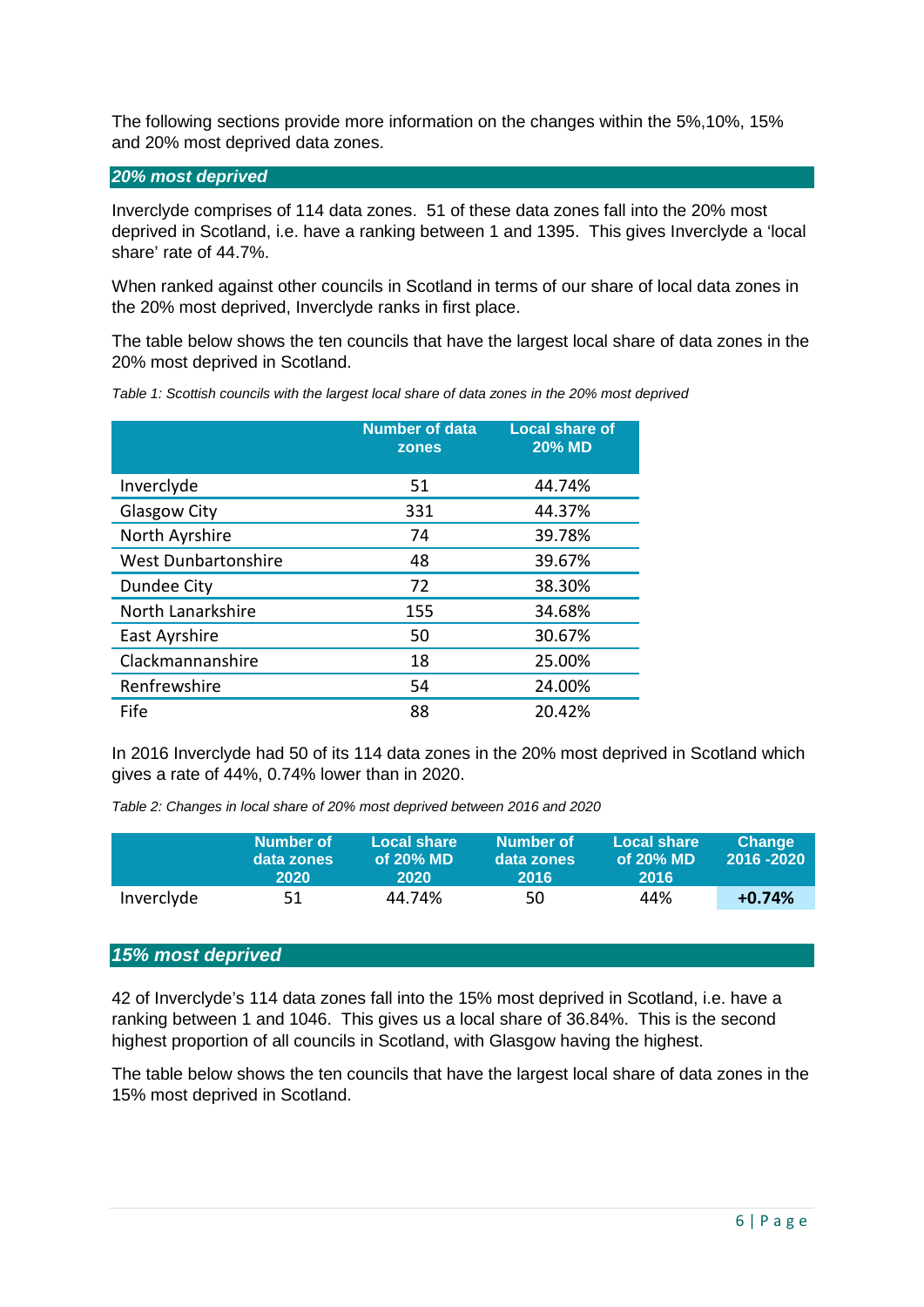|                            | <b>Number of data</b><br>zones | <b>Local share of</b><br><b>15% MD</b> |
|----------------------------|--------------------------------|----------------------------------------|
| <b>Glasgow City</b>        | 284                            | 38.07%                                 |
| Inverclyde                 | 42                             | 36.84%                                 |
| <b>West Dunbartonshire</b> | 38                             | 31.40%                                 |
| Dundee City                | 58                             | 30.85%                                 |
| North Ayrshire             | 52                             | 27.96%                                 |
| North Lanarkshire          | 113                            | 25.28%                                 |
| East Ayrshire              | 37                             | 22.70%                                 |
| Renfrewshire               | 47                             | 20.89%                                 |
| Clackmannanshire           | 14                             | 19.44%                                 |
| Fife                       | 78                             | 15.79%                                 |

*Table 3: Scottish councils with the largest local share of data zones in the 15% most deprived*

In 2016, a total of 41 of Inverclyde's 114 data zones fell into the category of the 15% most deprived in Scotland, giving a local share of 35.96%. This is 0.88% lower than in 2020.

*Table 4: Changes in local share of 15% most deprived between 2016 and 2020* 

|            | Number of<br>data zones<br>2020 | Local share<br>of $15%$ MD<br>2020 | Number of<br>data zones<br><b>2016</b> | <b>Local share</b><br>of 15% MD<br>-2016 | <b>Change</b><br>2016 - 2020 |
|------------|---------------------------------|------------------------------------|----------------------------------------|------------------------------------------|------------------------------|
|            |                                 |                                    |                                        |                                          |                              |
| Inverclyde | 47                              | 36.84%                             | 41                                     | 35.96%                                   | $+0.88%$                     |

#### *10% most deprived*

36 of Inverclyde's 114 data zones fall into the category of the 10% most deprived in Scotland i.e. have a ranking between 1 and 698. This gives us a local share of 31.58%.

When ranked against other councils in Scotland in terms of our share of local data zones in the 10% most deprived, Inverclyde again ranks in first place.

The table below shows the ten councils that have the largest local share of data zones in the 10% most deprived in Scotland.

|  |  | Table 5: Scottish councils with the largest local share of data zones in the 10% most deprived |
|--|--|------------------------------------------------------------------------------------------------|
|  |  |                                                                                                |

|                            | <b>Number of data</b><br>zones | <b>Local share of</b><br><b>10% MD</b> |
|----------------------------|--------------------------------|----------------------------------------|
| Inverclyde                 | 36                             | 31.58%                                 |
| <b>Glasgow City</b>        | 223                            | 29.89%                                 |
| Dundee City                | 43                             | 22.87%                                 |
| <b>West Dunbartonshire</b> | 21                             | 17.36%                                 |
| North Ayrshire             | 32                             | 17.20%                                 |
| East Ayrshire              | 25                             | 15.34%                                 |
| Renfrewshire               | 30                             | 13.33%                                 |
| North Lanarkshire          | 59                             | 13.20%                                 |
| South Lanarkshire          | 44                             | 10.21%                                 |
| South Ayrshire             | 15                             | 9.80%                                  |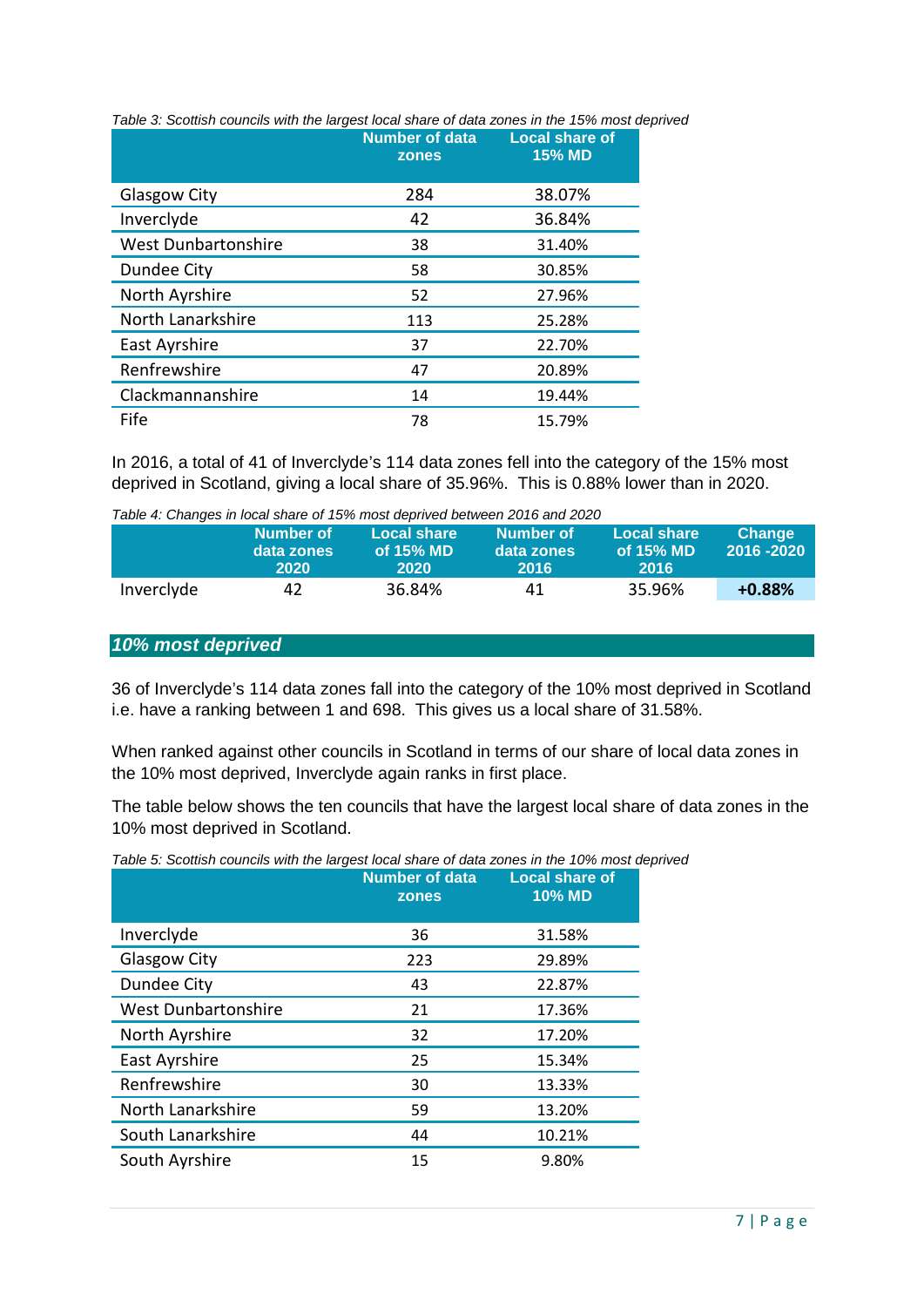In 2016, 31 of Inverclyde's 114 data zones fell into the category of 10% most deprived, giving a local share of 27.19%. This is 4.39% lower than in 2020.

|            | Number of<br>data zones<br>2020 | Local share<br>of $10\%$ MD<br>2020 | Number of<br>data zones<br>-2016 | <b>Local share</b><br>of 10% MD<br><b>2016</b> | <b>Change</b><br>2016 - 2020 |
|------------|---------------------------------|-------------------------------------|----------------------------------|------------------------------------------------|------------------------------|
| Inverclyde | 36                              | 31.58%                              | 31                               | 27.19%                                         | $+4.39%$                     |

*Table 6: Changes in local share of 10% most deprived between 2016 and 2020* 

#### *5% most deprived*

Data zones within the 5% most deprived in Scotland (those data zones with a ranking of 1 to 348) are regarded as the most acutely deprived in the country.

22 of Inverclyde's 114 data zones fall into the category of the 10% most deprived in Scotland i.e. have a ranking between 1 and 698. This gives us a local share of 19.3%.

When ranked against other councils in Scotland in terms of our share of local data zones in the 5% most deprived, Inverclyde again ranks in first place.

The table below shows the ten councils that have the largest local share of data zones in the 5% most deprived in Scotland.

|                            | <b>Number of data</b><br>zones | <b>Local share of</b><br><b>5% MD</b> |
|----------------------------|--------------------------------|---------------------------------------|
| Inverclyde                 | 22                             | 19.30%                                |
| Glasgow City               | 137                            | 18.36%                                |
| Dundee City                | 22                             | 11.70%                                |
| <b>West Dunbartonshire</b> | 9                              | 7.44%                                 |
| North Lanarkshire          | 31                             | 6.94%                                 |
| North Ayrshire             | 12                             | 6.45%                                 |
| East Ayrshire              | 10                             | 6.13%                                 |
| Clackmannanshire           | 4                              | 5.56%                                 |
| Renfrewshire               | 12                             | 5.33%                                 |
| South Ayrshire             | 8                              | 5.23%                                 |

*Table 7: Scottish councils with the largest local share of data zones in the 5% most deprived* 

In 2016, 11 of Inverclyde's 114 data zones fell into the category of 5% most deprived, giving a local share of 9.65%, half of the 2020 level.

|            | rable 6. Gridriges in local stidle of 3% most deprived between 2010 and 2020<br>Number of<br>data zones<br>2020 | Local share<br>of $5%$ MD<br>2020 | Number of<br>data zones<br>2016 | <b>Local share</b><br>of $5%$ MD<br><b>2016</b> | <b>Change</b><br>2016 - 2020 |
|------------|-----------------------------------------------------------------------------------------------------------------|-----------------------------------|---------------------------------|-------------------------------------------------|------------------------------|
| Inverclyde | 22.                                                                                                             | 19.3%                             | 11                              | 9.65%                                           | $+9.65%$                     |

*Table 8: Changes in local share of 5% most deprived between 2016 and 2020* 

11 of the 22 data zones in the 5% most deprived category also featured in this category in SIMD 2016. The remaining 11 data zones fell into the 10% most deprived category in 2016.

The most deprived data zone in Scotland is located in Greenock, specifically Greenock Town Centre (data zone S01010891). A map of the area is shown below: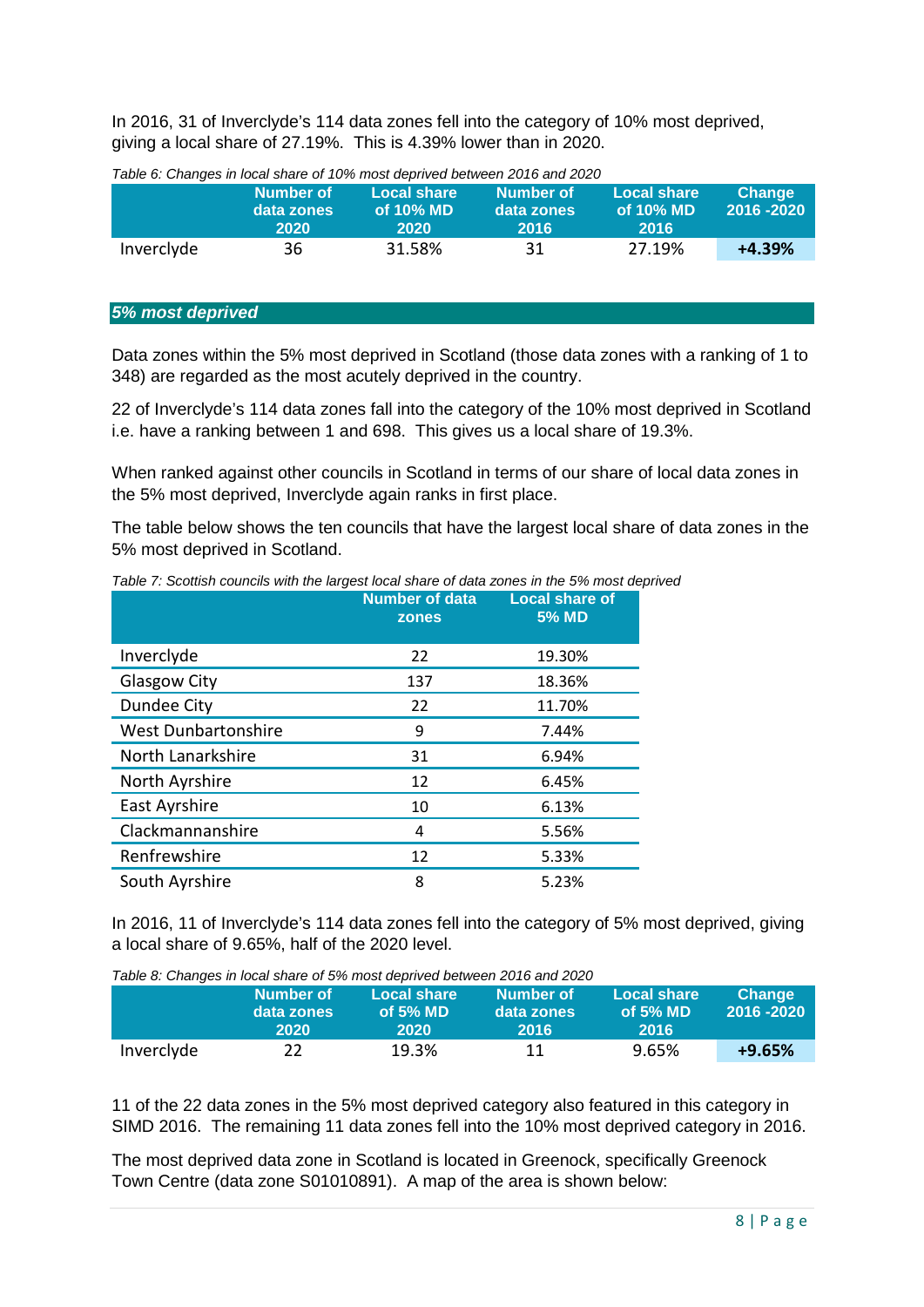

# **Data zone S01010891: Greenock Town Centre SIMD ranking 1**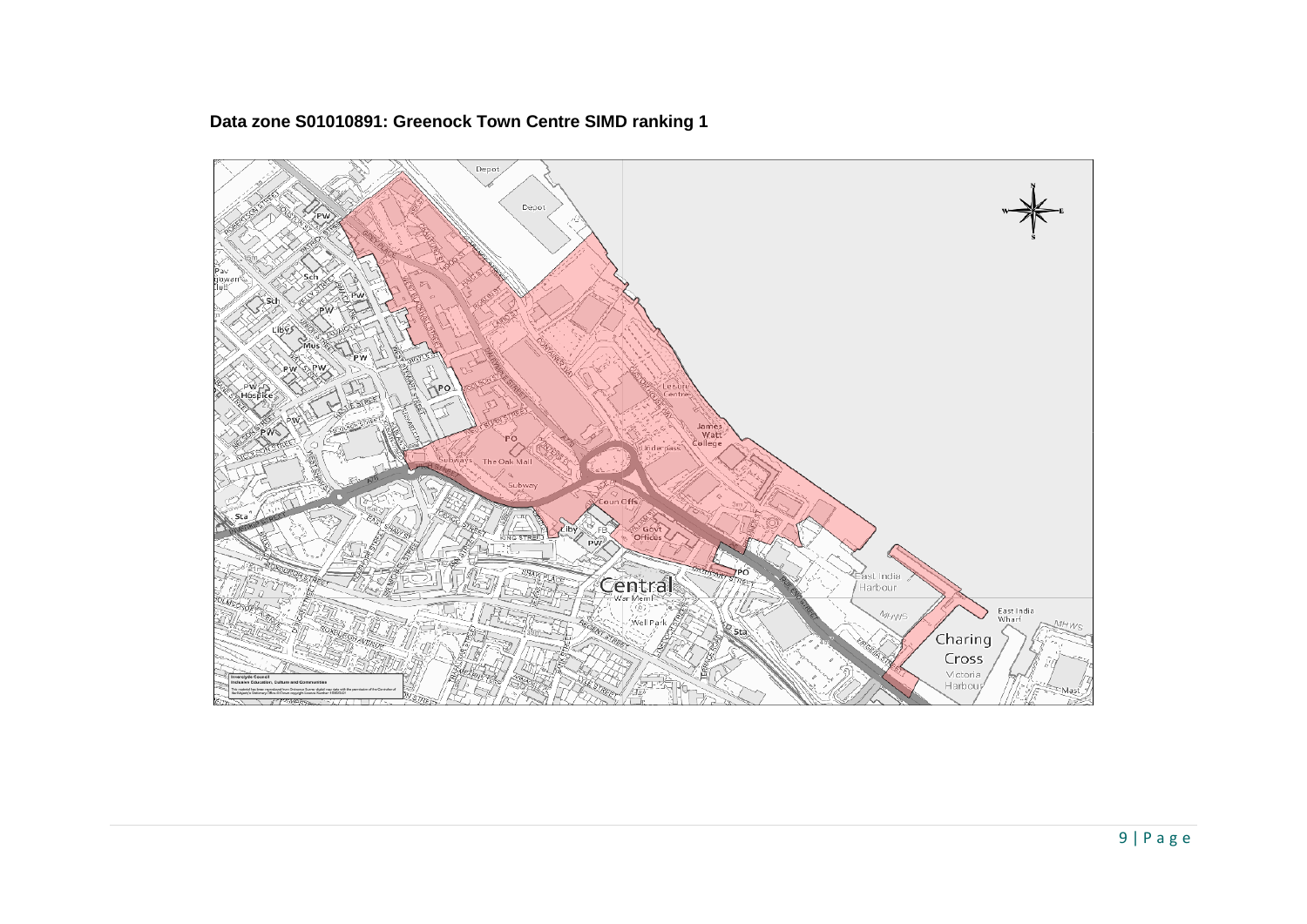When the 22 data zones that are in the 5% most deprived in Scotland are broken down further into those with the top 5 highest (i.e. worst) ranking, all five have increased in their relative ranking between 2016 and 2020 i.e. they have a more deprived ranking than in 2016. What the SIMD does not tell you however is how much more deprived these data zones are compared to 2016.

Table 9 shows how the rankings between 2016 and 2020 compare for the top 5 most deprived data zones.

| <b>Datazone</b> | Intermediate geography                               | <b>SIMD 2020</b><br>rank | <b>SIMD 2016</b><br><b>Rank</b> |
|-----------------|------------------------------------------------------|--------------------------|---------------------------------|
| S01010891       | Greenock Town Centre and<br>East central             |                          | 23                              |
| S01010893       | Greenock Town Centre and<br>east central             | 15                       | 77                              |
| S01010862       | Lower Bow, Larkfield, Fancy<br>Farm and Mallard Bowl | 17                       | 52                              |
| S01010903       | Greenock East                                        | 35                       | 147                             |
| S01010873       | <b>Greenock West and Central</b>                     | 54                       | 175                             |

*Table 9: Top 5 most deprived data zones in Inverclyde ranking 2016 and 2020*

The full list of Inverclyde data zones with their relative ranking in 2020 is provided in Appendix 1.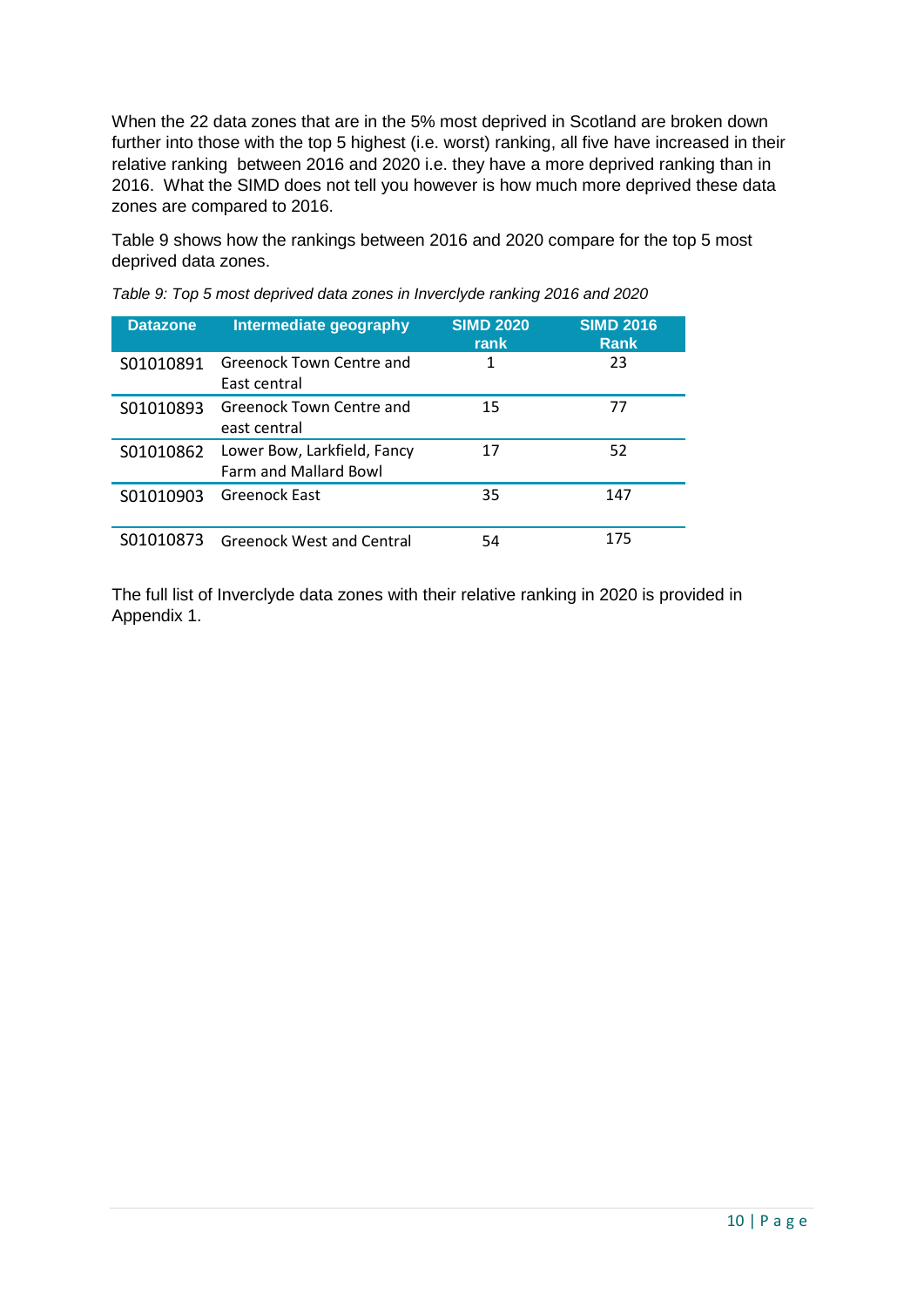# Income and Employment Deprivation

The Scottish Government publishes additional data alongside the SIMD which provides details of the number of people experiencing income and employment deprivation.

Together, the income and employment domain account for 56% of the overall SIMD. There are very high levels of income and employment deprivation within the 5% most deprived data zones and this will have had a significant bearing on the data zones overall SIMD ranking. This is shown in the charts below.



*Chart 2: Income deprived rate in the 5% most deprived data zones in Inverclyde*



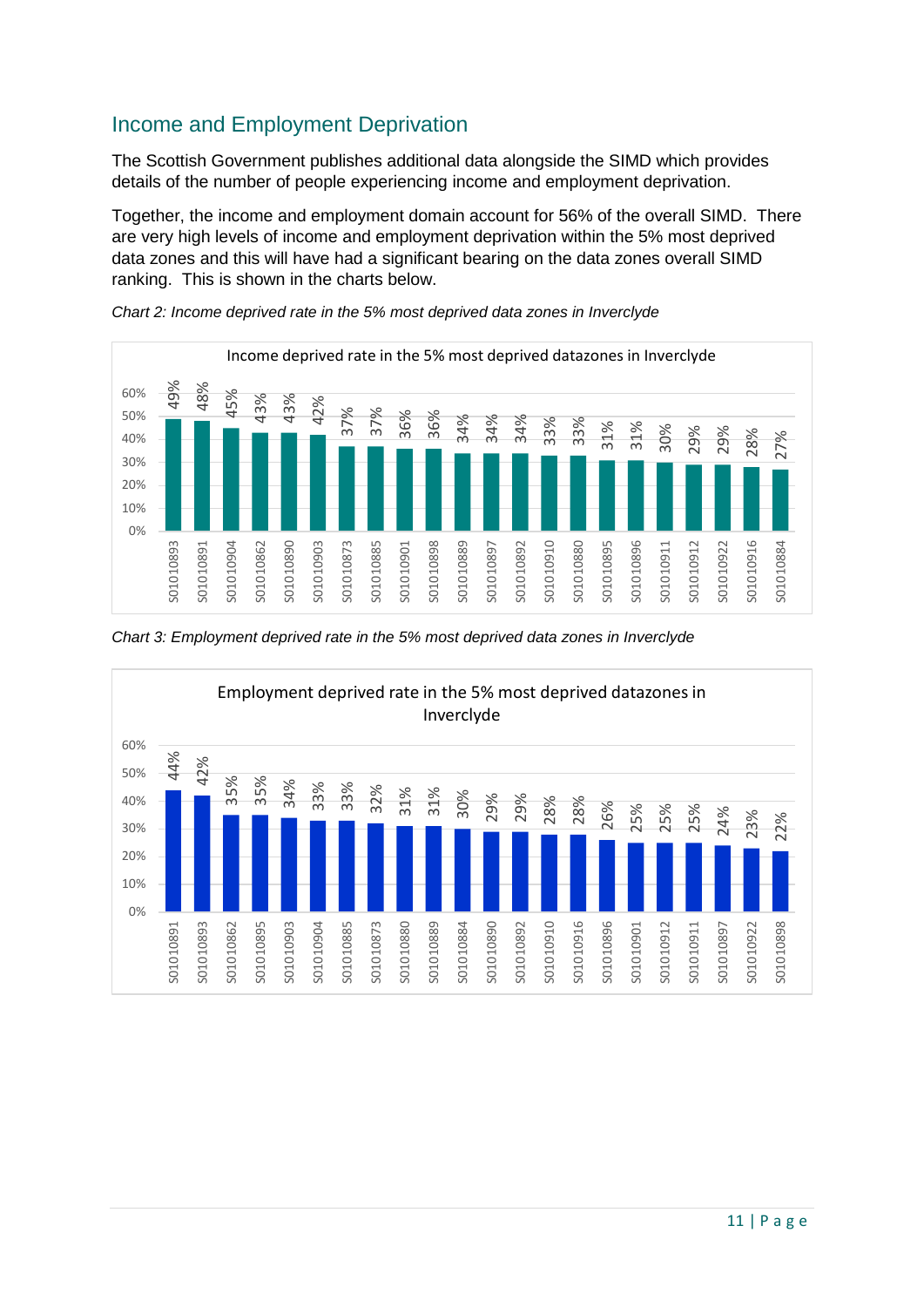#### **Income deprivation**

When looking only at the income domain, Inverclyde has 53 data zones that are in the 20% most income deprived in the country. This is 46.5% of all Inverclyde's data zones. Of these 21, or 18.4% are in the 5% most deprived in Scotland.

The most deprived income data zone in Inverclyde falls within the intermediate zone of Greenock Town Centre and East Central. This data zone (S01010893) has an income domain ranking of 5. The overall SIMD rank for this data zone is 15.

Across Inverclyde 13,945 people are classed as income deprived. This is 17.7% of the population and the second highest rate in Scotland. Other local authorities Glasgow City, West Dunbartonshire and North Ayrshire saw this rate fall.

In 2016, 13,420 people were income deprived which was 16.8% of the population. The percentage increase in income deprivation will have been affected by a drop in Inverclyde's population between 2016 and 2020 as the measure is taken as a percentage of the population.

|                                            | 2020   | 2016   |
|--------------------------------------------|--------|--------|
| Number of people income deprived           | 13,945 | 13,420 |
| Total estimated population                 | 78,760 | 79,860 |
| % of Inverclyde population that are income | 17.7%  | 16.8%  |
| deprived                                   |        |        |

*Table 10: Income deprivation 2016 and 2020*

Of this 13,945 income deprived population, 10,143 live in the 20% most deprived data zones, which means that 3,802 income deprived people do not reside in the 20% most deprived data zones.

Between 2016 and 2020, the number of data zones in the income domain in the 20% most deprived increased by 6, from 47 to 53.

#### **Employment deprivation**

When looking only at the employment domain, Inverclyde has 54 data zones that are in the 20% most deprived in the country. This is 47% of all Inverclyde's data zones. Of these 23, or 20.2% are in the 5% most deprived in Scotland.

The most deprived employment data zone in Inverclyde falls within the intermediate zone of Greenock Town Centre and East Central. This data zone (S01010891) has an employment domain ranking of 4. The overall SIMD rank for this data zone is 1.

There are 7,126 working age residents in Inverclyde that are classed as employment deprived. This is 14.3% of the population and is the highest rate in Scotland. There was a small reduction in employment deprivation (1%) between 2016 and 2020, however this is a smaller rate of improvement that in other local authorities. West Dunbartonshire and North Ayrshire saw rates fall by over 2% which Glasgow's employment deprivation fell by almost 3%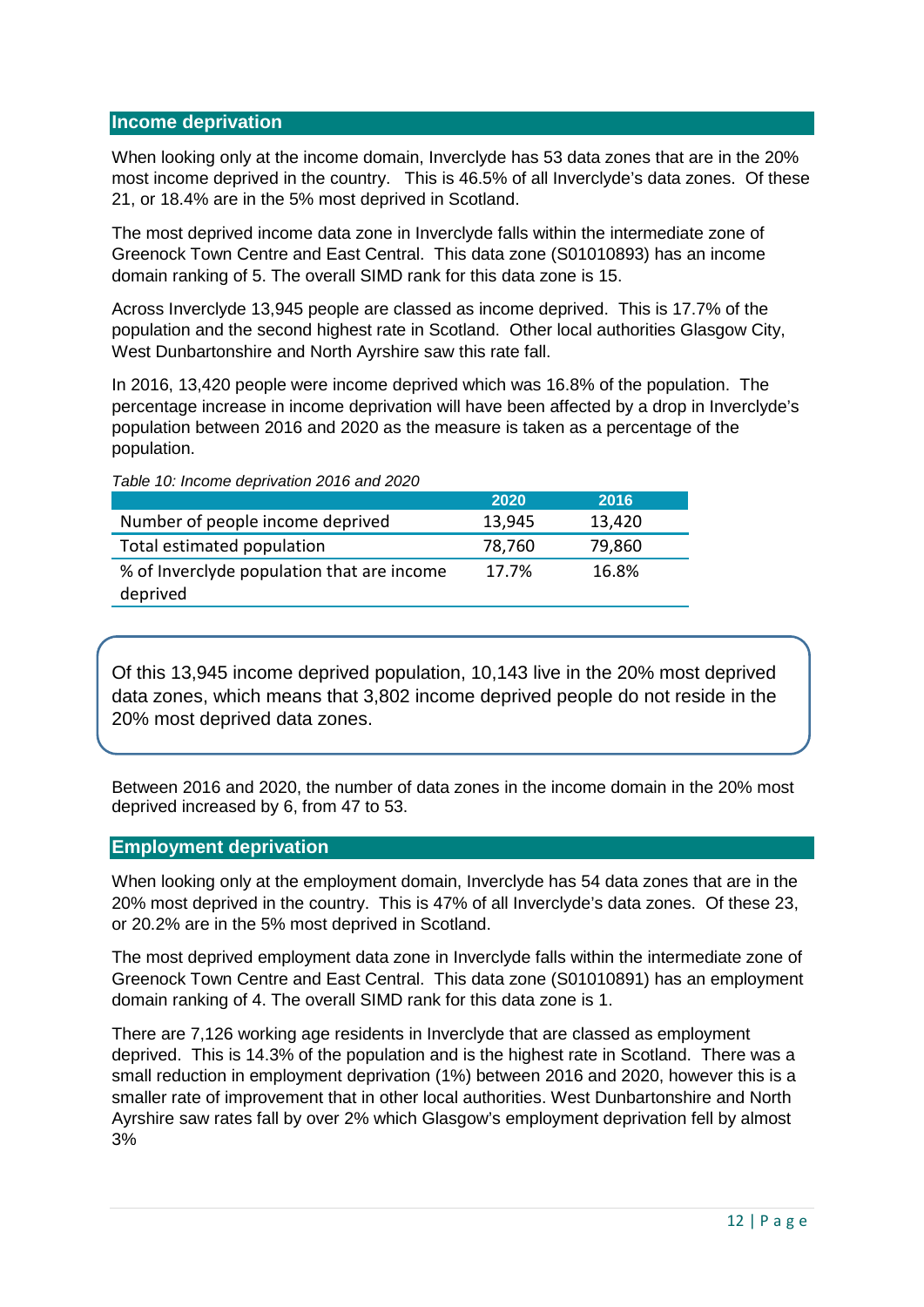*Table 11: Employment deprivation 2016 and 2020* 

|                                                            | 2020   | 2016   |
|------------------------------------------------------------|--------|--------|
| Number of people employment deprived                       | 7,126  | 7,705  |
| Total estimated working age population                     | 49,776 | 50,443 |
| % of Inverclyde population that are<br>employment deprived | 14.3%  | 15.3%  |

Of the 7,126 employment deprived population, 4,994 live in the 20% most deprived data zones, which means that 2,132 employment deprived people do not reside in the 20% most deprived data zones.

Between 2016 and 2020, the number of data zones in employment domain in the 20% most deprived increased by 2, from 52 to 54.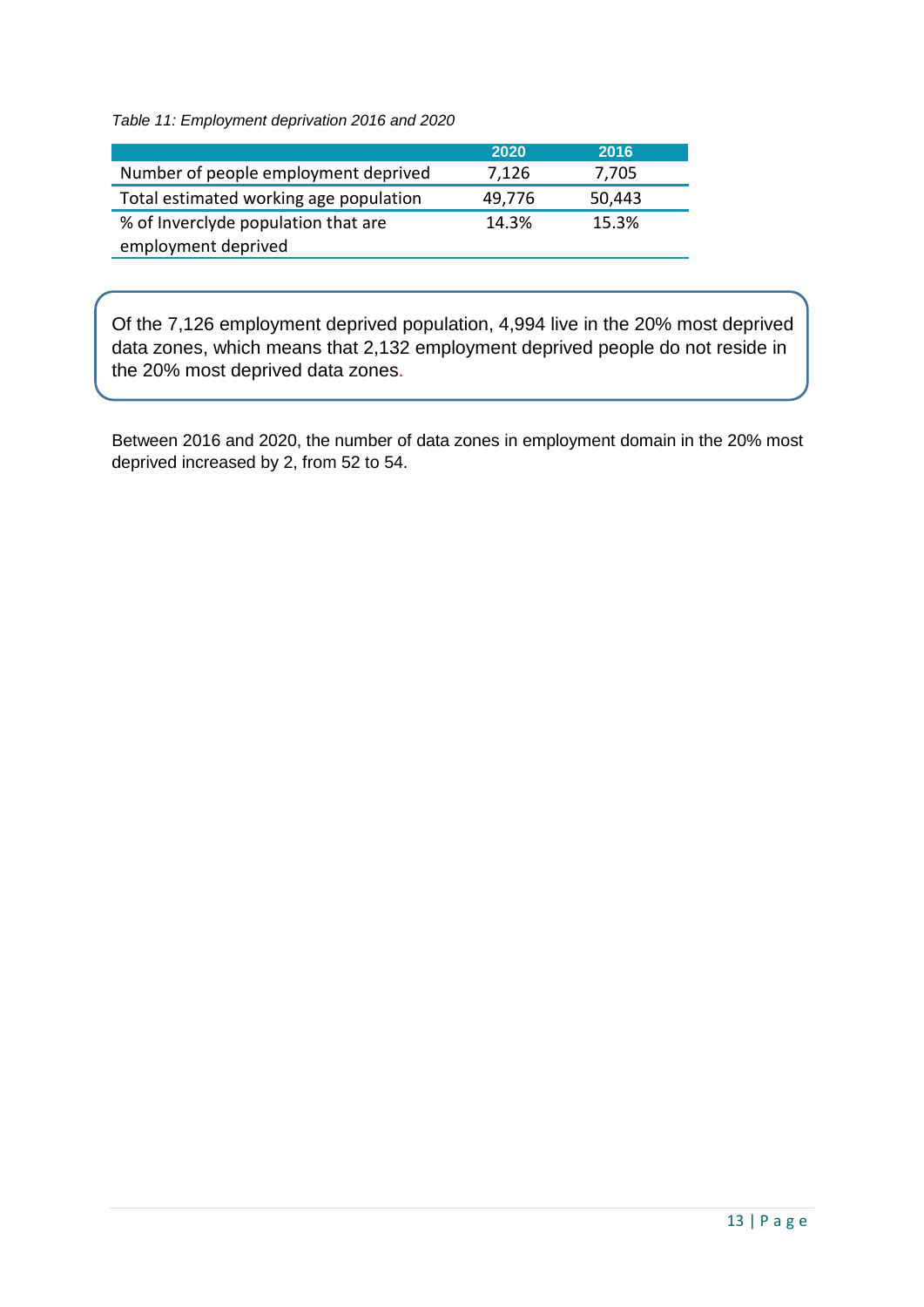# Education Domain

This domain includes indicators which measure:

- **Attendance**
- Attainment
- No qualifications
- Youth unemployment
- University entrants

When looking at the Education domain on its own, there are 42 data zones in Inverclyde that fall into the 20% most deprived data zones in Scotland. This is 37% of all Inverclyde data zones. Of these 7, or 6% are in the 5% most deprived in Scotland.

Between 2016 and 2020, the number of data zones in education domain in the 20% most deprived increased by 6 from 36 to 42.

The most deprived Education data zone in Inverclyde falls within the intermediate zone of Lower Bow and Larkfield Fancy Farm and Mallard Bowl. This data zone (S01010862) has an Education domain ranking of 3. The overall SIMD rank for this data zone is 17.

The charts below shows how Inverclyde's top 5 most deprived data zones compare with the 5 least deprived data zones for two of the Education domain measures.

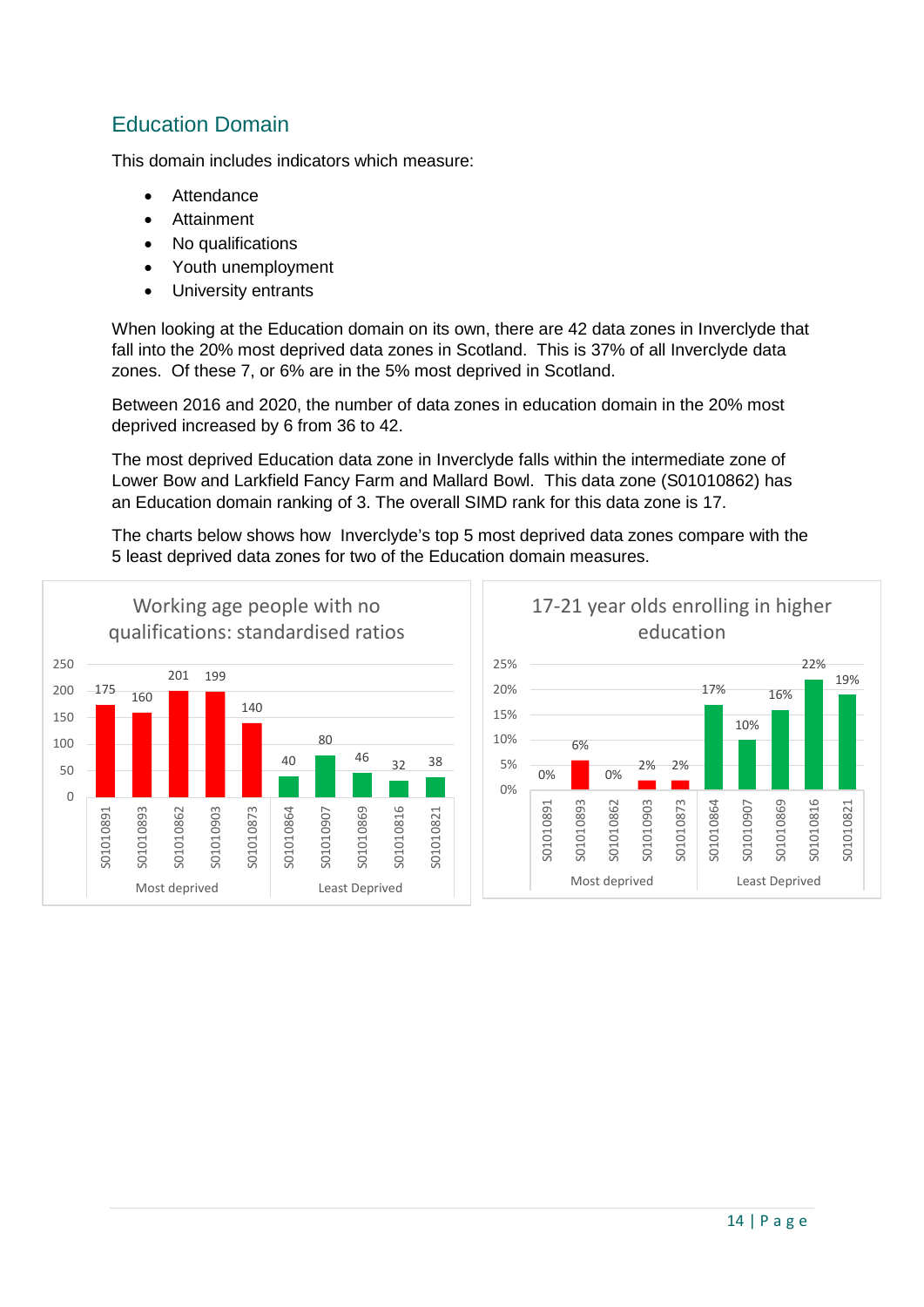# Health Domain

This domain includes indicators which measure:

- Comparative illness
- Alcohol and drugs hospital stays
- Mortality
- Number on anxiety / depression medication
- Low birth weight
- Emergency hospital stays

When looking at the Health domain on its own, there are 47 data zones in Inverclyde that fall into the 20% most deprived data zones in Scotland. This is 41.2% of all Inverclyde data zones. Of these 13, or 11.4% are in the 5% most deprived in Scotland.

Between 2016 and 2020, the number of data zones in heath domain in the 20% most deprived increased by 3, from 50 to 47.

The most deprived Health data zone in Inverclyde falls within the intermediate zone of Greenock Town Centre and East Central. This data zone (S01010891) has a Health domain ranking of 2. The overall SIMD rank for this data zone is 1. The charts below shows how Inverclyde's top 5 most deprived data zones compare with the 5 least deprived data zones for four of the Health domain measures.

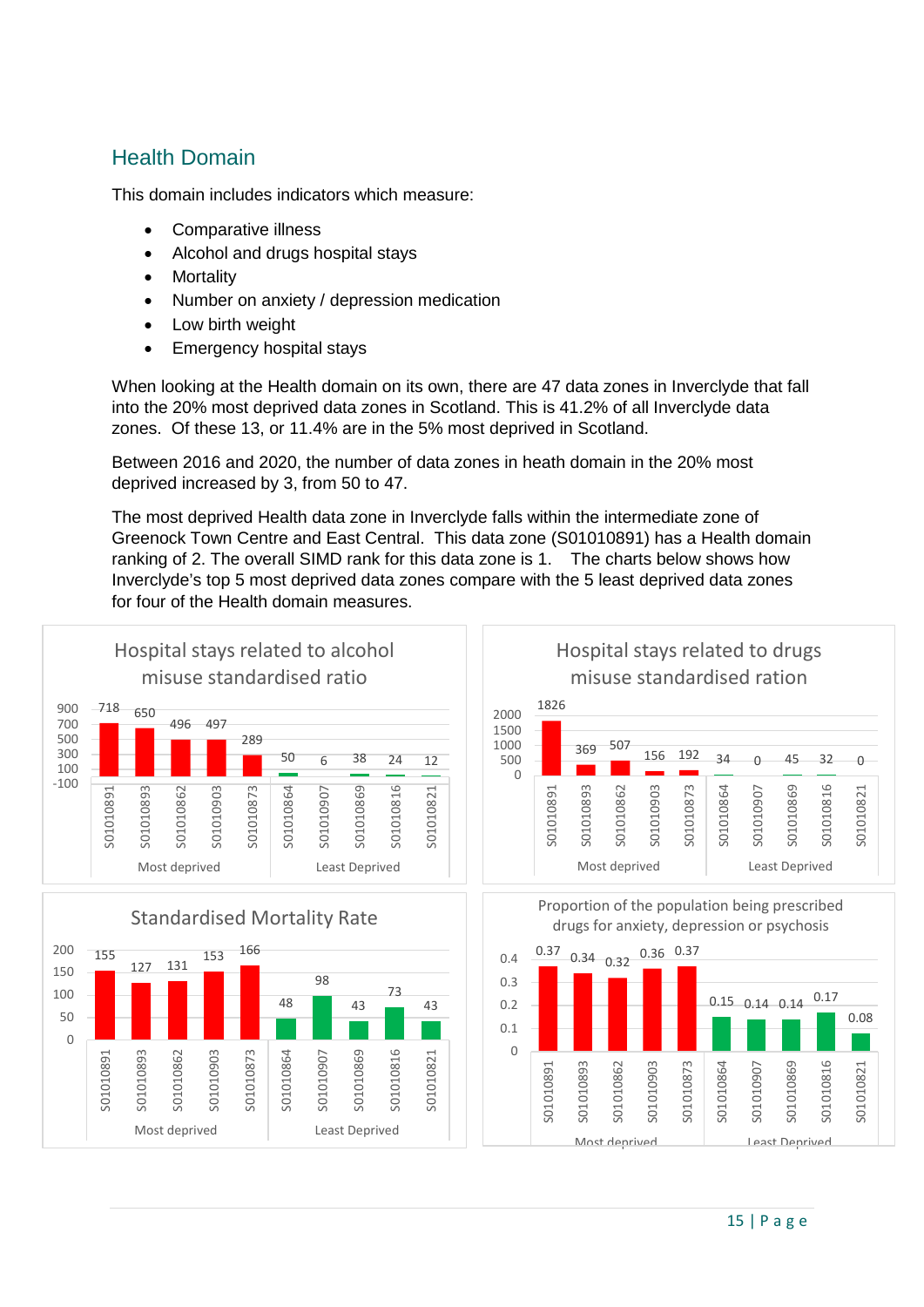# Geographic Access Domain

This domain includes indicators which measure average drive time and public transport time to main services such as GP, petrol station, post office, primary and secondary school, retails centre and superfast broadband.

When looking at the Access domain on its own, there are 18 data zones in Inverclyde that fall into the 20% most deprived data zones in Scotland. This is 15.7% of all Inverclyde data zones. Of these 1, or 0.87% falls into the 5% most deprived in Scotland.

Between 2016 and 2020, the number of data zones in geographic access domain in the 20% most deprived increased by 2, from 16 to 18.

The most deprived Access data zone in Inverclyde falls within the intermediate zone of West Braeside, East Inverkip and West Gourock. This data zone (S01010833) has an Access domain ranking of 263. The overall SIMD rank for this data zone is 5513, which places in within the 30% least deprived data zones in Inverclyde.

The charts below shows how Inverclyde's top 5 most deprived data zones compare with the 5 least deprived data zones for two of the Geographic Access domain measures.



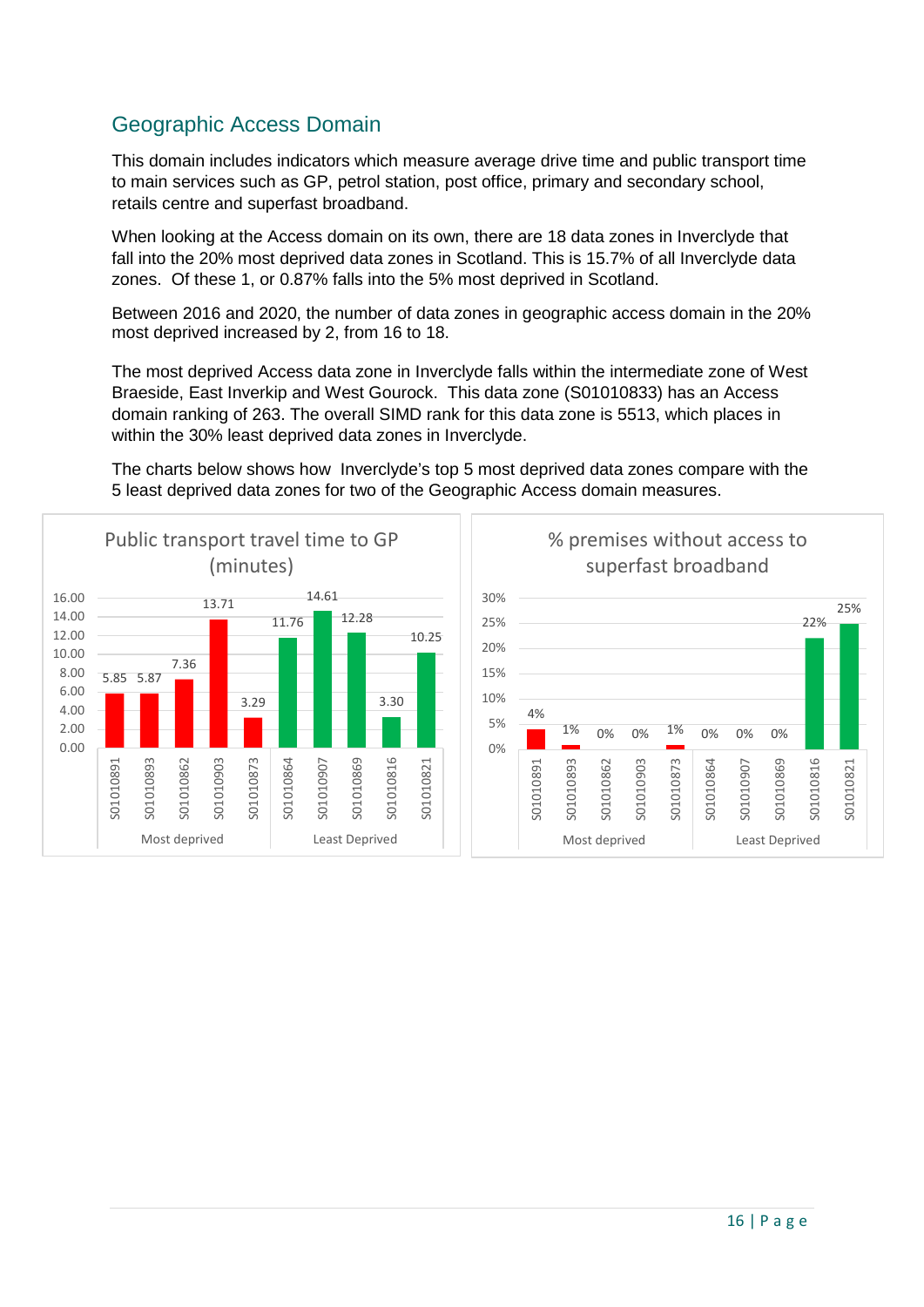# Housing Domain

This domain includes indicators which measure the number of households that are overcrowded and without central heating.

When looking at the Housing domain on its own, there are 42 data zones in Inverclyde that fall into the 20% most deprived data zones in Scotland. This is 36.8% of all Inverclyde data zones. Of these 3, or 3% fall into the 5% most deprived in Scotland.

Between 2016 and 2020, the number of data zones in the housing domain in the 20% most deprived remained at 42.

The most deprived Housing data zone in Inverclyde falls within the intermediate zone of Port Glasgow, Mid East and Central. This data zone (S01010916) has a Housing domain ranking of 171. The overall SIMD rank for this data zone is 300.



The charts below shows how Inverclyde's top 5 most deprived data zones compare with the 5 least deprived data zones for two of the Housing domain measures.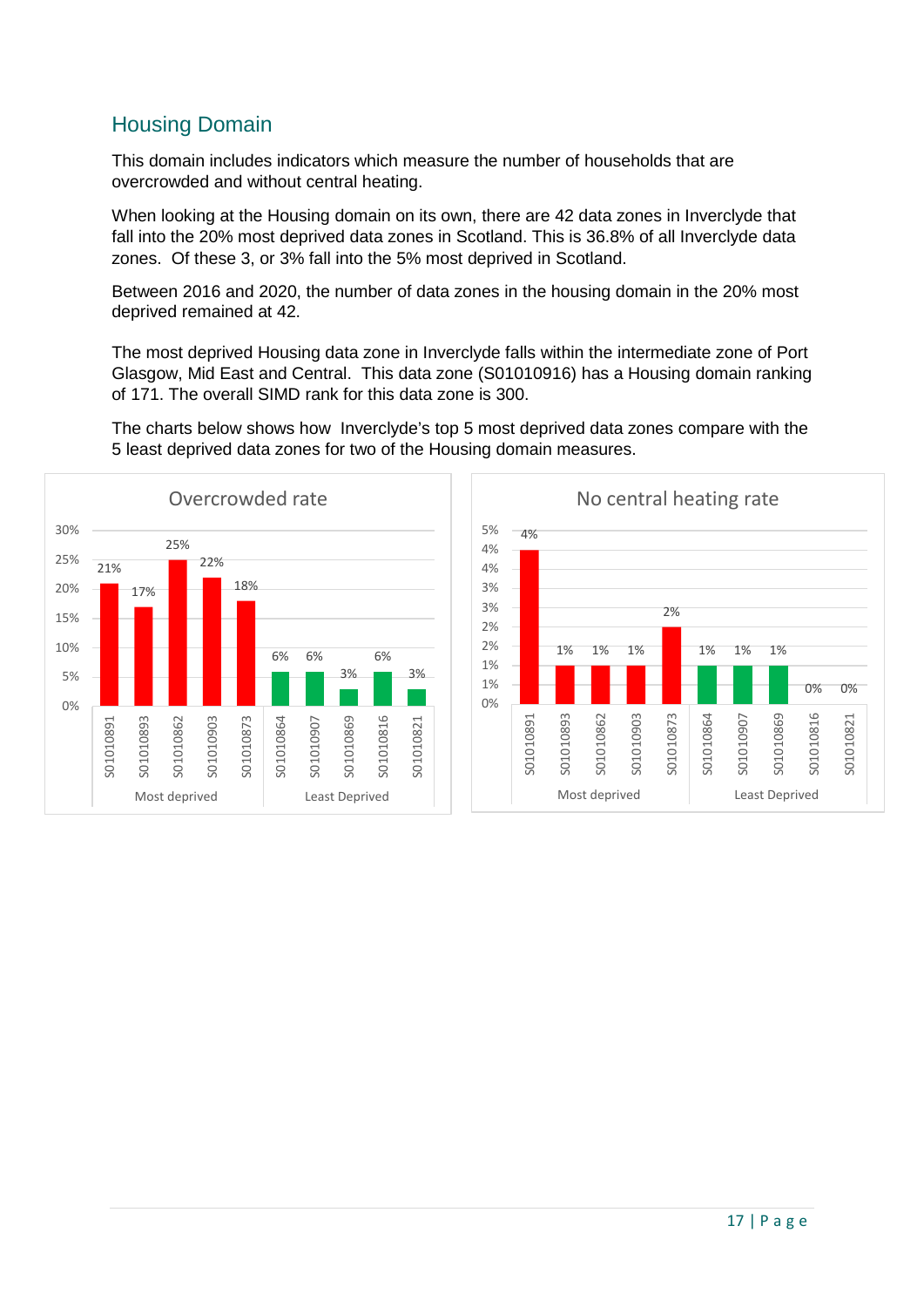# Crime Domain

This domain includes indicators which measure recorded crime rate of selected crimes of violence, sexual offences, domestic housebreaking, vandalism, drug offences and common assault.

When looking at the Crime domain on its own, there are 24 data zones in Inverclyde that fall into the 20% most deprived data zones in Scotland. This is 36.8% of all Inverclyde data zones. Of these 6, or 5.2% fall into the 5% most deprived in Scotland.

Between 2016 and 2020, the number of data zones in the crime domain in the 20% most decreased by 8 from 32 to 24.

The most deprived Crime data zone in Inverclyde falls within the intermediate zone of Greenock Town Centre and East Central. This data zone (S01010891) has a Crime domain ranking of 17. The overall SIMD rank for this data zone is 1.

The charts below shows how Inverclyde's top 5 most deprived data zones compare with the 5 least deprived data zones for two of the Crime domain measures.



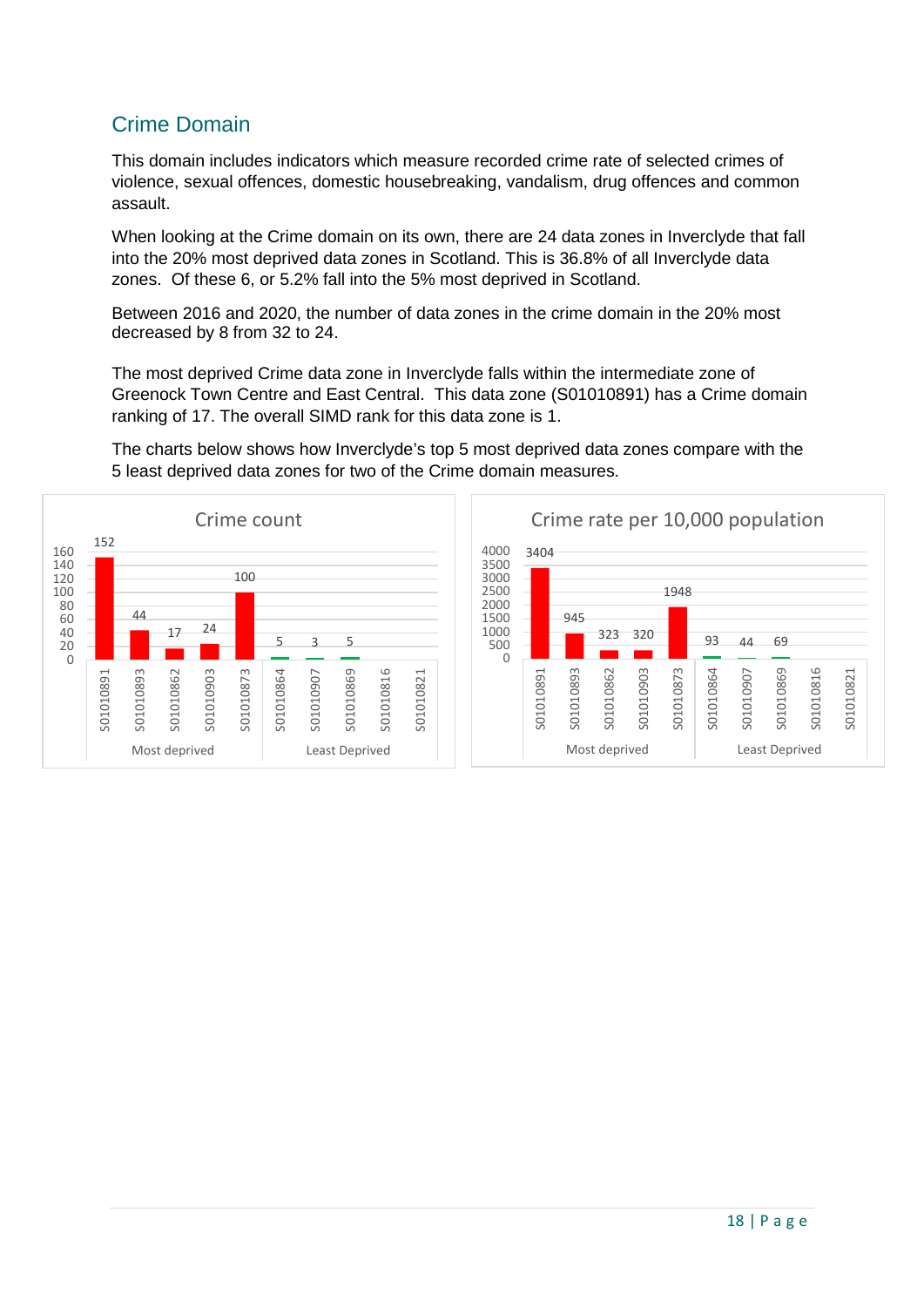# **Appendix 1**

| Data_Zone         | Intermediate_Zone                                    | <b>SIMD2020_</b> |
|-------------------|------------------------------------------------------|------------------|
|                   |                                                      | Rank             |
| 5% most deprived  |                                                      |                  |
| S01010891         | <b>Greenock Town Centre and East Central</b>         | $\mathbf{1}$     |
| S01010893         | <b>Greenock Town Centre and East Central</b>         | 15               |
| S01010862         | Lower Bow and Larkfield, Fancy Farm, Mallard Bowl    | 17               |
| S01010903         | <b>Greenock East</b>                                 | 35               |
| S01010873         | <b>Greenock West and Central</b>                     | 54               |
| S01010904         | <b>Greenock East</b>                                 | 75               |
| S01010890         | <b>Greenock Town Centre and East Central</b>         | 86               |
| S01010885         | <b>Greenock Upper Central</b>                        | 130              |
| S01010901         | <b>Greenock East</b>                                 | 158              |
| S01010910         | Port Glasgow Upper, West and Central                 | 182              |
| S01010880         | Bow Farm, Barrs Cottage, Cowdenknowes and Overton    | 213              |
| S01010895         | <b>Greenock Town Centre and East Central</b>         | 214              |
| S01010912         | Port Glasgow Upper, West and Central                 | 219              |
| S01010889         | <b>Greenock Upper Central</b>                        | 224              |
| S01010897         | <b>Greenock Town Centre and East Central</b>         | 266              |
| S01010892         | <b>Greenock Town Centre and East Central</b>         | 270              |
| S01010884         | <b>Greenock Upper Central</b>                        | 273              |
| S01010911         | Port Glasgow Upper, West and Central                 | 282              |
| S01010898         | <b>Greenock East</b>                                 | 287              |
| S01010896         | <b>Greenock Town Centre and East Central</b>         | 292              |
| S01010916         | Port Glasgow Mid, East and Central                   | 300              |
| S01010922         | Port Glasgow Mid, East and Central                   | 302              |
| 10% most deprived |                                                      |                  |
| S01010861         | Lower Bow and Larkfield, Fancy Farm, Mallard Bowl    | 371              |
| S01010887         | <b>Greenock Upper Central</b>                        | 374              |
| S01010900         | <b>Greenock East</b>                                 | 397              |
| S01010920         | Port Glasgow Mid, East and Central                   | 430              |
| S01010842         | Gourock Central, Upper East and IRH                  | 441              |
| S01010849         | Braeside, Branchton, Lower Larkfield and Ravenscraig | 459              |
| S01010894         | <b>Greenock Town Centre and East Central</b>         | 474              |
| S01010859         | Lower Bow and Larkfield, Fancy Farm, Mallard Bowl    | 503              |
| S01010850         | Braeside, Branchton, Lower Larkfield and Ravenscraig | 618              |
| S01010848         | Braeside, Branchton, Lower Larkfield and Ravenscraig | 631              |
| S01010851         | Braeside, Branchton, Lower Larkfield and Ravenscraig | 649              |
| S01010929         | Port Glasgow Upper East                              | 665              |
| S01010926         | Port Glasgow Upper East                              | 670              |
| S01010854         | Braeside, Branchton, Lower Larkfield and Ravenscraig | 689              |
| 15% most deprived |                                                      |                  |
| S01010888         | <b>Greenock Upper Central</b>                        | 741              |
| S01010856         | Lower Bow and Larkfield, Fancy Farm, Mallard Bowl    | 771              |
| S01010928         | Port Glasgow Upper East                              | 775              |
| S01010921         | Port Glasgow Mid, East and Central                   | 814              |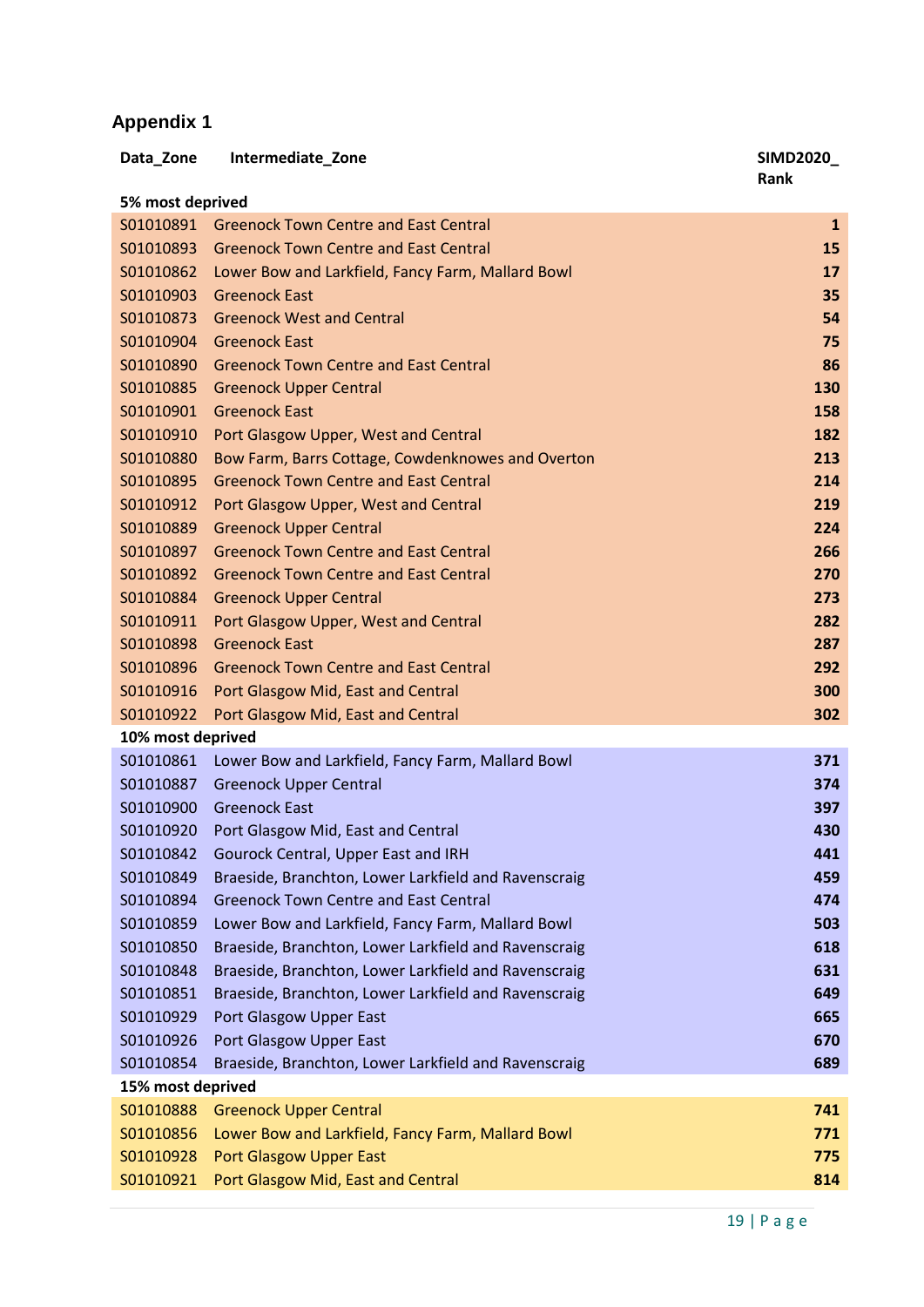| S01010925         | <b>Port Glasgow Upper East</b>                       | 904  |
|-------------------|------------------------------------------------------|------|
| S01010858         | Lower Bow and Larkfield, Fancy Farm, Mallard Bowl    | 1034 |
| 20% most deprived |                                                      |      |
| S01010923         | Port Glasgow Upper East                              | 1126 |
| S01010908         | Port Glasgow Upper, West and Central                 | 1161 |
| S01010917         | Port Glasgow Mid, East and Central                   | 1166 |
| S01010902         | <b>Greenock East</b>                                 | 1170 |
| S01010924         | Port Glasgow Upper East                              | 1181 |
| S01010919         | Port Glasgow Mid, East and Central                   | 1209 |
| S01010906         | <b>Greenock East</b>                                 | 1271 |
| S01010843         | Gourock Central, Upper East and IRH                  | 1329 |
| S01010927         | Port Glasgow Upper East                              | 1395 |
| 30% most deprived |                                                      |      |
| S01010886         | <b>Greenock Upper Central</b>                        | 1405 |
| S01010918         | Port Glasgow Mid, East and Central                   | 1417 |
| S01010855         | Braeside, Branchton, Lower Larkfield and Ravenscraig | 1425 |
| S01010876         | <b>Greenock West and Central</b>                     | 1526 |
| S01010877         | <b>Greenock West and Central</b>                     | 1853 |
| S01010852         | Braeside, Branchton, Lower Larkfield and Ravenscraig | 1976 |
| S01010860         | Lower Bow and Larkfield, Fancy Farm, Mallard Bowl    | 1983 |
| S01010872         | <b>Greenock West and Central</b>                     | 2041 |
| S01010846         | Gourock Central, Upper East and IRH                  | 2084 |
| S01010853         | Braeside, Branchton, Lower Larkfield and Ravenscraig | 2098 |
| S01010905         | <b>Greenock East</b>                                 | 2382 |
| S01010899         | <b>Greenock East</b>                                 | 2488 |
| S01010875         | <b>Greenock West and Central</b>                     | 2551 |
| S01010878         | Bow Farm, Barrs Cottage, Cowdenknowes and Overton    | 2614 |
| S01010913         | Port Glasgow Upper, West and Central                 | 2755 |
| 40% most deprived |                                                      |      |
| S01010915         | Port Glasgow Upper, West and Central                 | 2824 |
| S01010881         | Bow Farm, Barrs Cottage, Cowdenknowes and Overton    | 2977 |
| S01010914         | Port Glasgow Upper, West and Central                 | 2980 |
| S01010822         | Kilmacolm, Quarriers, Greenock Upper East/Central    | 3074 |
| S01010857         | Lower Bow and Larkfield, Fancy Farm, Mallard Bowl    | 3109 |
| S01010879         | Bow Farm, Barrs Cottage, Cowdenknowes and Overton    | 3129 |
| 50% most deprived |                                                      |      |
| S01010868         | Gourock East, Greenock West and Lyle Road            | 3566 |
| S01010883         | Bow Farm, Barrs Cottage, Cowdenknowes and Overton    | 3577 |
| S01010866         | Gourock East, Greenock West and Lyle Road            | 3604 |
| S01010832         | West Braeside, East Inverkip and West Gourock        | 3705 |
| S01010837         | Gourock Upper and West Central and Upper Larkfield   | 3789 |
| S01010840         | Gourock Upper and West Central and Upper Larkfield   | 3818 |
| S01010820         | Kilmacolm, Quarriers, Greenock Upper East/Central    | 3945 |
| S01010829         | Inverkip and Wemyss Bay                              | 3970 |
| S01010819         | Kilmacolm, Quarriers, Greenock Upper East/Central    | 4058 |
| S01010845         | Gourock Central, Upper East and IRH                  | 4184 |